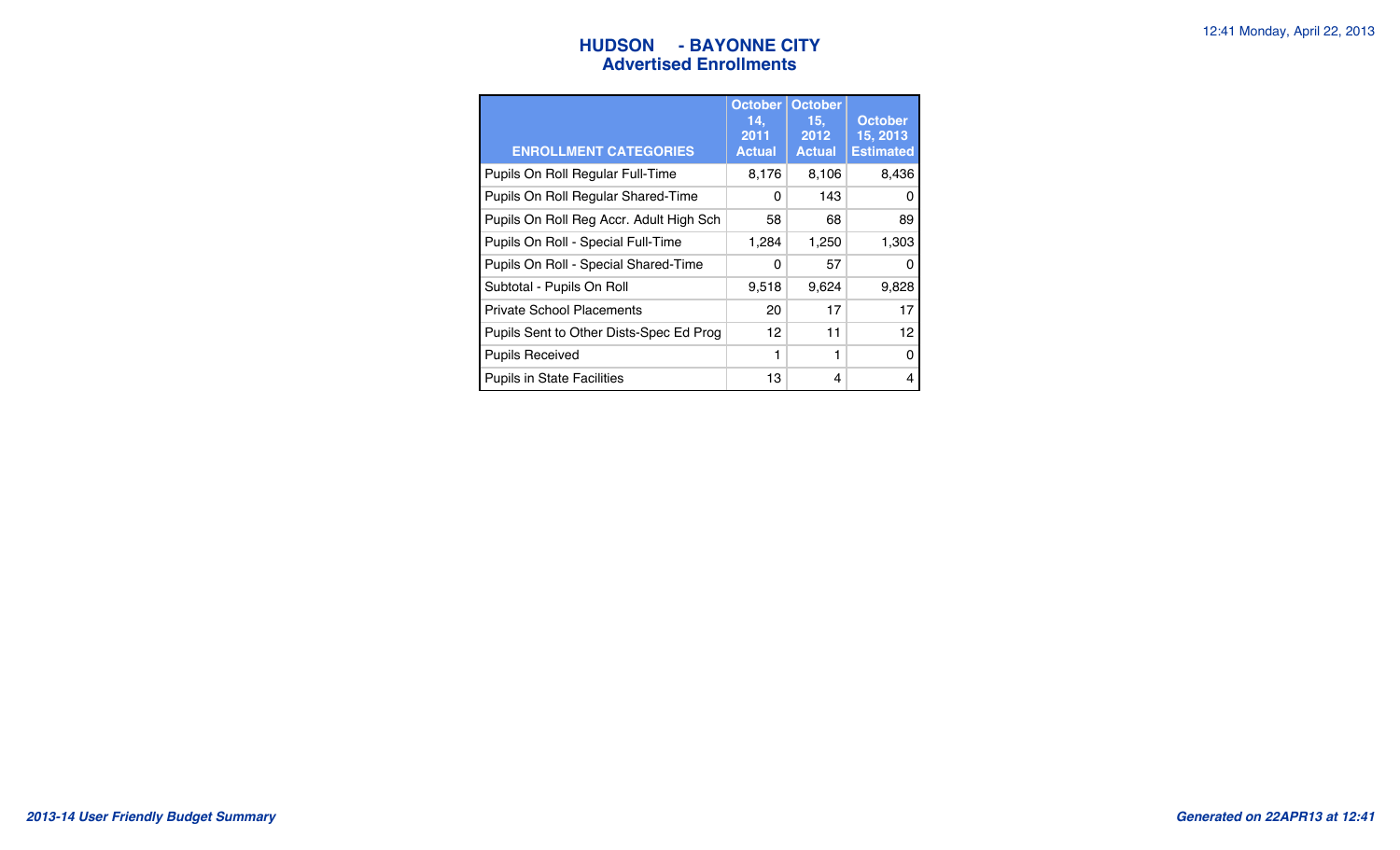### **HUDSON - BAYONNE CITY** 12:41 Monday, April 22, 2013 **Advertised Revenues**

|                                            |                | 2011-12       | 2012-13        | 2013-14            |
|--------------------------------------------|----------------|---------------|----------------|--------------------|
| <b>Budget Category</b>                     | <b>Account</b> | <b>Actual</b> | <b>Revised</b> | <b>Anticipated</b> |
| <b>Operating Budget:</b>                   |                |               |                |                    |
| <b>Revenues from Local Sources:</b>        |                |               |                |                    |
| Local Tax Levy                             | 10-1210        | 57,086,193    | 58,227,916     | 59,392,474         |
| <b>Total Tuition</b>                       | 10-1300        | 63,644        | 130,615        | 0                  |
| <b>Unrestricted Miscellaneous Revenues</b> | 10-1XXX        | 1,788,762     | 1,174,914      | 299,307            |
| Subtotal - Revenues From Local Sources     |                | 58,938,599    | 59,533,445     | 59,691,781         |
| <b>Revenues from State Sources:</b>        |                |               |                |                    |
| Categorical Transportation Aid             | 10-3121        | $\Omega$      | 55,675         | 64,658             |
| <b>Extraordinary Aid</b>                   | 10-3131        | 1,109,349     | 0              | O                  |
| <b>Categorical Special Education Aid</b>   | 10-3132        | 5,040,780     | 5,399,041      | 5,433,590          |
| <b>Equalization Aid</b>                    | 10-3176        | 44,977,506    | 46,792,118     | 46,701,236         |
| <b>Categorical Security Aid</b>            | 10-3177        | 0             | 592,067        | 639,416            |
| <b>Other State Aids</b>                    | $10-3XXX$      | 0             | 0              | 500,000            |
| Subtotal - Revenues From State Sources     |                | 51,127,635    | 52,838,901     | 53,338,900         |
| <b>Revenues from Federal Sources:</b>      |                |               |                |                    |
| <b>Medicaid Reimbursement</b>              | 10-4200        | 278,007       | 217,118        | 217,118            |
| <b>Education Jobs Fund</b>                 | 18-4522        | 1,826,344     | 0              | 0                  |
| Subtotal - Revenues From Federal Sources   |                | 2,104,351     | 217,118        | 217,118            |
|                                            |                |               |                |                    |
| Budgeted Fund Balance - Operating Budget   | 10-303         | 0             | 909,226        | 7,921,844          |
| <b>Transfers From Other Funds</b>          | 10-5200        | $-5,870,522$  | 0              | 0                  |
| Actual Revenues (Over)/Under Expenditures  |                | $-3,984,165$  | 0              | O                  |
| <b>Total Operating Budget</b>              |                | 102,315,898   | 113,498,690    | 121,169,643        |
| <b>Grants and Entitlements:</b>            |                |               |                |                    |
| Other Revenue From Local Sources           | $20 - 1$ $xxx$ | 207,680       | 217,742        | 0                  |
| <b>Total Revenues From Local Sources</b>   | 20-1XXX        | 207,680       | 217,742        | 0                  |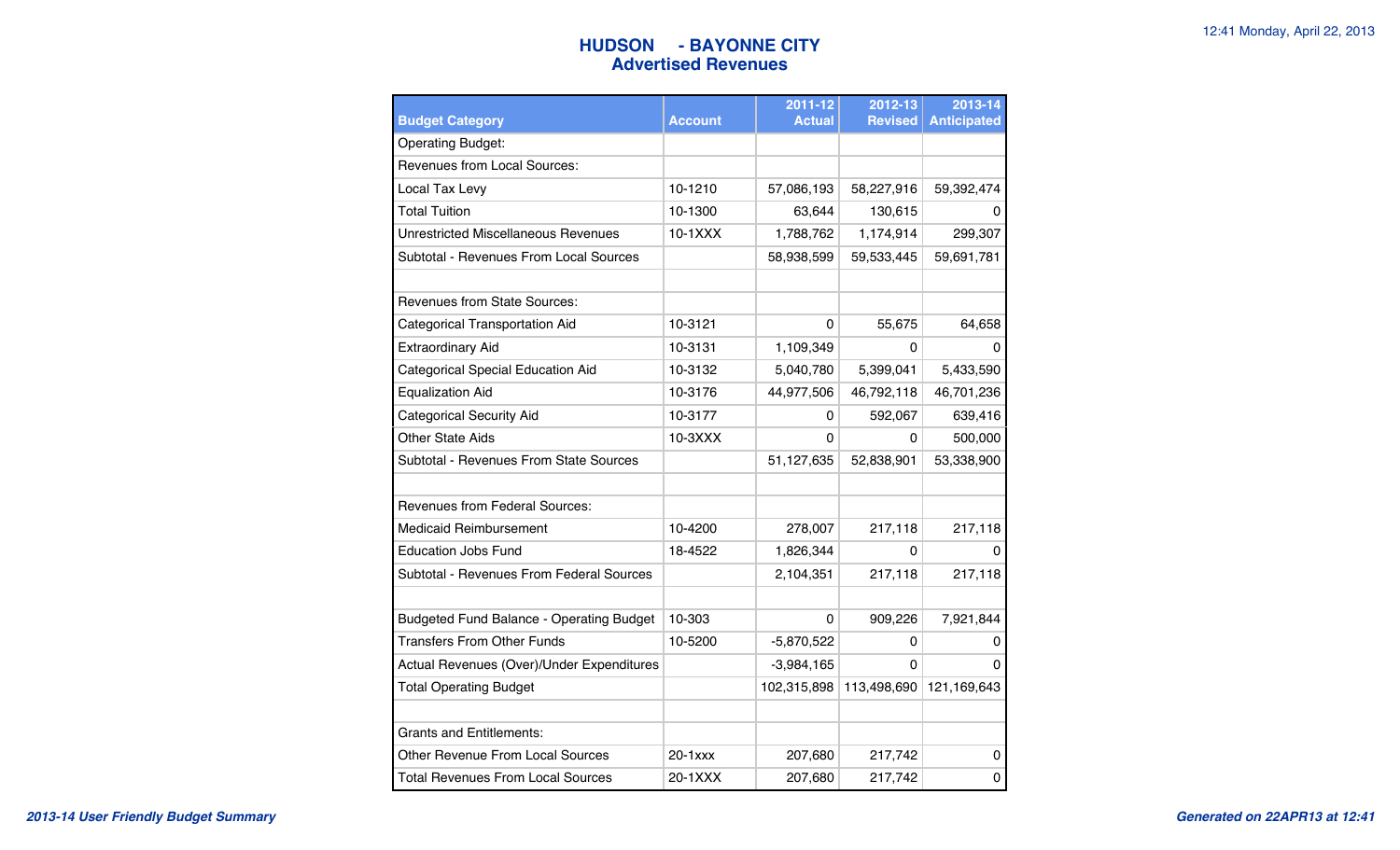### **HUDSON** - BAYONNE CITY **12:41 Monday, April 22, 2013 Advertised Revenues**

| <b>Budget Category</b>                     | <b>Account</b> | 2011-12<br><b>Actual</b> | 2012-13<br><b>Revised</b> | 2013-14<br><b>Anticipated</b> |
|--------------------------------------------|----------------|--------------------------|---------------------------|-------------------------------|
|                                            |                |                          |                           |                               |
| <b>Revenues from State Sources:</b>        |                |                          |                           |                               |
| Preschool Education Aid                    | 20-3218        | 1,799,210                | 1,975,194                 | 2,223,011                     |
| <b>Other Restricted Entitlements</b>       | 20-32XX        | 803,228                  | 810,998                   | 637,258                       |
| Total Revenues From State Sources          |                | 2,602,438                | 2,786,192                 | 2,860,269                     |
|                                            |                |                          |                           |                               |
| <b>Revenues from Federal Sources:</b>      |                |                          |                           |                               |
| Title I                                    | 20-4411-4416   | 2,387,729                | 2,471,334                 | 1,853,500                     |
| Title II                                   | 20-4451-4455   | 389,851                  | 352,160                   | 264,120                       |
| Title III                                  | 20-4491-4494   | 273,305                  | 79,399                    | 59,549                        |
| I.D.E.A. Part B (Handicapped)              | 20-4420-4429   | 2,700,815                | 2,412,381                 | 2,050,524                     |
| Other                                      | 20-4XXX        | 22,065                   | 204,331                   | $\Omega$                      |
| <b>Total Revenues From Federal Sources</b> |                | 5,773,765                | 5,519,605                 | 4,227,693                     |
| <b>Total Grants And Entitlements</b>       |                | 8,583,883                | 8,523,539                 | 7,087,962                     |
| <b>Total Revenues/Sources</b>              |                | 110,899,781              | 122,022,229               | 128,257,605                   |
| Total Revenues/Sources Net of Transfers    |                | 110,899,781              | 122,022,229               | 128,257,605                   |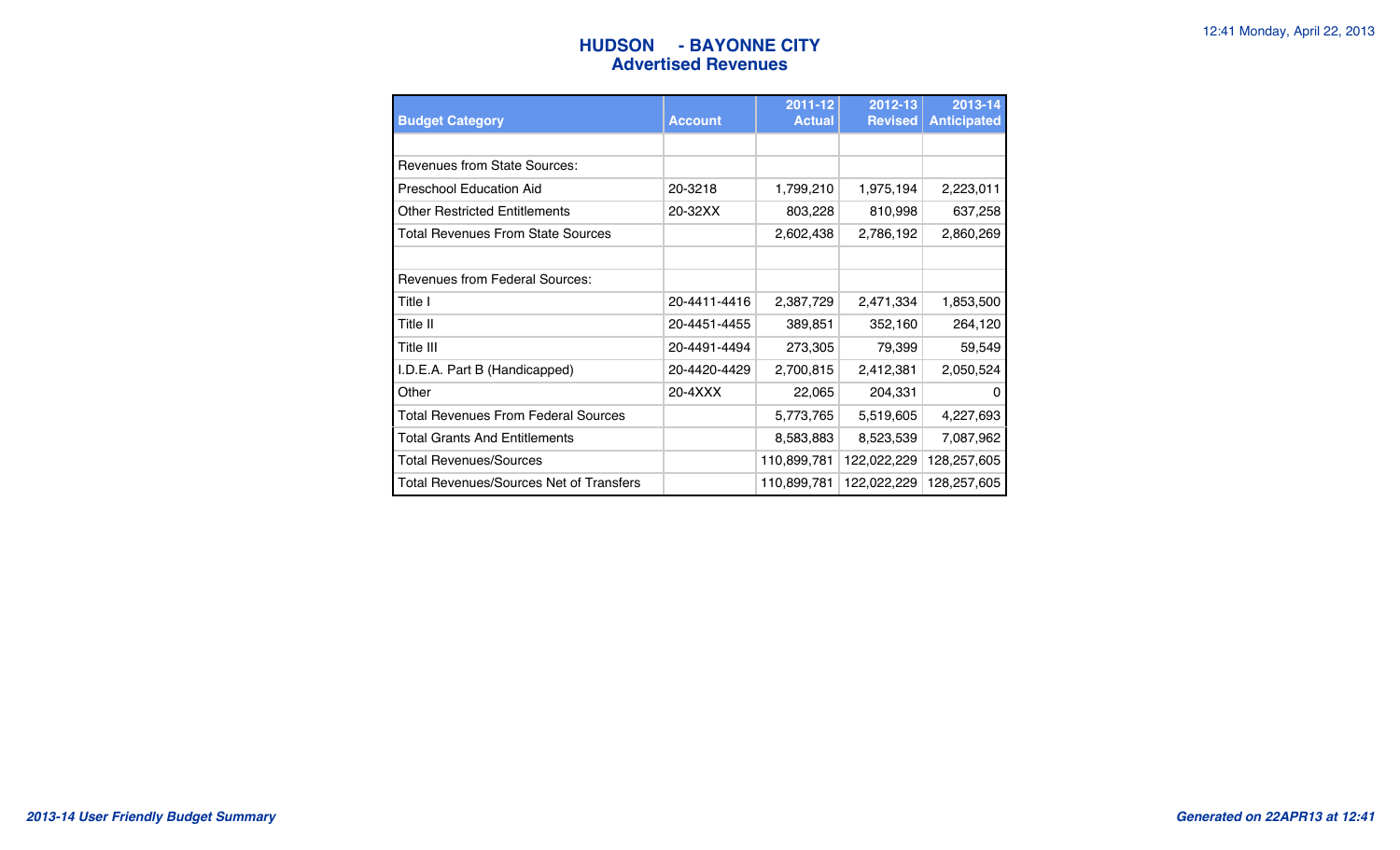# **HUDSON - BAYONNE CITY** 12:41 Monday, April 22, 2013 **Advertised Appropriations**

|                                                    |                | 2011-12       | 2012-13        | 2013-14            |
|----------------------------------------------------|----------------|---------------|----------------|--------------------|
| <b>Budget Category</b>                             | <b>Account</b> | <b>Actual</b> | <b>Revised</b> | <b>Anticipated</b> |
|                                                    |                |               |                |                    |
| <b>General Current Expense:</b>                    |                |               |                |                    |
| Instruction:                                       |                |               |                |                    |
| Regular Programs - Instruction                     | 11-1XX-100-XXX | 31,321,047    | 32,772,805     | 44,336,834         |
| Special Education - Instruction                    | 11-2XX-100-XXX | 14,155,289    | 14,902,608     | 14,989,640         |
| Basic Skills/Remedial - Instruction                | 11-230-100-XXX | 1,782,143     | 0              | 737,598            |
| <b>Bilingual Education - Instruction</b>           | 11-240-100-XXX | 1,332,640     | 1,673,080      | 1,343,109          |
| Vocational Programs - Local - Instruction          | 11-3XX-100-XXX | 959,707       | 1,197,583      | 843,357            |
| School-Spon. Co/Extra Curr. Actvts. - Inst         | 11-401-100-XXX | 197,484       | 201,930        | 207,103            |
| School-Sponsored Athletics - Instruction           | 11-402-100-XXX | 832,833       | 890,049        | 919,901            |
| <b>Community Services Programs/Operations</b>      | 11-800-330-XXX | 59,122        | 60,423         | 62,236             |
| <b>Support Services:</b>                           |                |               |                |                    |
| Undistributed Expenditures - Instruction (Tuition) | 11-000-100-XXX | 2,815,865     | 2,453,679      | 2,478,922          |
| Undist. Expend.-Attendance And Social Work         | 11-000-211-XXX | 503,228       | 556,015        | 416,457            |
| Undist. Expenditures - Health Services             | 11-000-213-XXX | 2,001,309     | 2,069,245      | 1,808,131          |
| Undist. Expend.-Speech, OT, PT And Related Svcs    | 11-000-216-XXX | 996,618       | 1,061,463      | 635,245            |
| Undist Expend-Oth Supp Serv Std-Extra Serv         | 11-000-217-XXX | 0             | 555,740        | 572,412            |
| Undist. Expenditures - Guidance                    | 11-000-218-XXX | 1,829,259     | 2,396,325      | 2,185,607          |
| Undist. Expenditures - Child Study Teams           | 11-000-219-XXX | 2,261,777     | 2,594,999      | 2,989,466          |
| Undist. Expend.-Improv. Of Inst. Serv.             | 11-000-221-XXX | 1,690,900     | 2,084,511      | 1,639,177          |
| Undist. Expend.-Edu. Media Serv./Library           | 11-000-222-XXX | 154,437       | 174,619        | 162,287            |
| Undist. Expend.-Instr. Staff Training Serv.        | 11-000-223-XXX | 64,335        | 47,842         | 66,922             |
| Undist. Expend.-Support Serv.-Gen. Admin.          | 11-000-230-XXX | 2,030,923     | 2,134,396      | 2,098,054          |
| Undist. Expend.-Support Serv.-School Admin.        | 11-000-240-XXX | 4,905,520     | 5,029,327      | 5,136,754          |
| Undist. Expend. - Central Services                 | 11-000-251-XXX | 859,742       | 1,163,844      | 1,286,716          |
| Undist. Expend. - Admin. Info Technology           | 11-000-252-XXX | 243,891       | 289,749        | 277,293            |
| Undist. Expend.-Oper. And Maint. Of Plant Serv.    | 11-000-26X-XXX | 11,276,718    | 12,229,262     | 12,509,314         |
| Undist. Expend.-Student Transportation Serv.       | 11-000-270-XXX | 2,357,400     | 2,872,087      | 2,619,076          |
| Personal Services - Employee Benefits              | 11-XXX-XXX-2XX | 16,702,825    | 23,507,672     | 19,280,649         |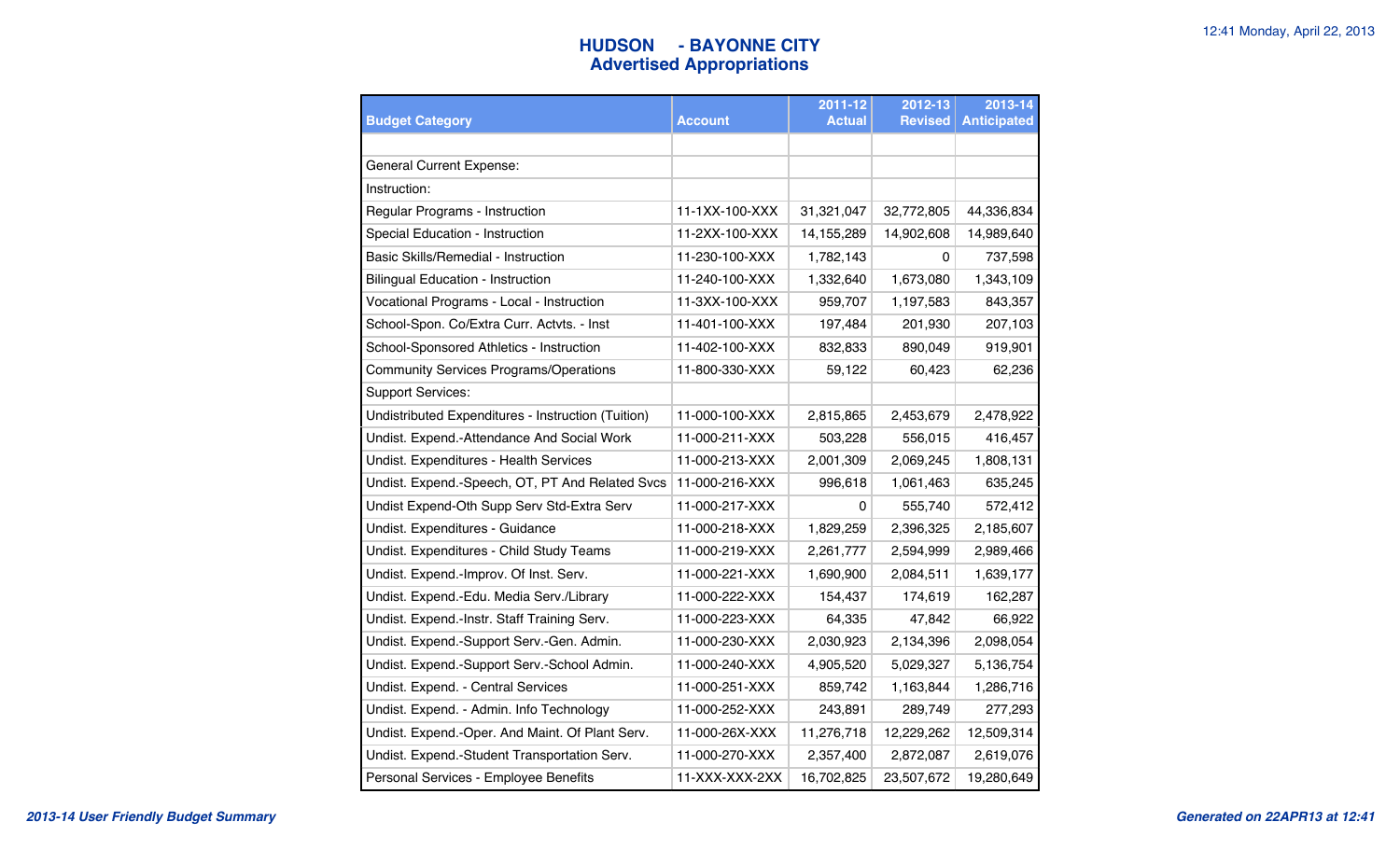# **HUDSON - BAYONNE CITY** 12:41 Monday, April 22, 2013 **Advertised Appropriations**

| <b>Budget Category</b>                          | <b>Account</b> | 2011-12<br><b>Actual</b> | 2012-13<br><b>Revised</b> | 2013-14<br><b>Anticipated</b> |
|-------------------------------------------------|----------------|--------------------------|---------------------------|-------------------------------|
| <b>Undistributed Expenditures-Food Services</b> | 11-000-310-930 | 543,777                  | 0                         | 0                             |
| <b>Total Undistributed Expenditures</b>         |                | 51,238,524               | 61,220,775                | 56,162,482                    |
| Increase In Maintenance Reserve                 | 10-606         | 0                        | 0                         | 1,000,000                     |
| <b>Total General Current Expense</b>            |                | 101,878,789              | 112,919,253               | 120,602,260                   |
|                                                 |                |                          |                           |                               |
| Capital Expenditures:                           |                |                          |                           |                               |
| Equipment                                       | 12-XXX-XXX-730 | 30,836                   | 91,790                    | 94,005                        |
| <b>Total Capital Outlay</b>                     |                | 30,836                   | 91,790                    | 94,005                        |
|                                                 |                |                          |                           |                               |
| Special Schools:                                |                |                          |                           |                               |
| <b>Adult Education:</b>                         |                |                          |                           |                               |
| <b>Adult Education-Local-Instruction</b>        | 13-602-100-XXX | 282,379                  | 356,965                   | 369,394                       |
| <b>Total Adult Education-Local</b>              | 13-602-X00-XXX | 282,379                  | 356,965                   | 369,394                       |
| <b>Total Special Schools</b>                    | 13-XXX-XXX-XXX | 282,379                  | 356,965                   | 369,394                       |
| <b>Transfer Of Funds To Charter Schools</b>     | 10-000-100-56X | 123,894                  | 130,682                   | 103,984                       |
| <b>General Fund Grand Total</b>                 |                | 102,315,898              | 113,498,690               | 121,169,643                   |
|                                                 |                |                          |                           |                               |
| <b>Special Grants and Entitlements:</b>         |                |                          |                           |                               |
| Local Projects                                  | 20-XXX-XXX-XXX | 207,680                  | 217,742                   | 0                             |
| Preschool Education Aid:                        |                |                          |                           |                               |
| <b>PEA Instruction</b>                          | 20-218-100-XXX | 1,454,835                | 1,251,360                 | 1,569,351                     |
| <b>Support Services</b>                         | 20-218-200-XXX | 344,375                  | 723,834                   | 653,660                       |
| <b>Total Preschool Education Aid</b>            | 20-218-XXX-XXX | 1,799,210                | 1,975,194                 | 2,223,011                     |
| Other State Projects:                           |                |                          |                           |                               |
| Nonpublic Textbooks                             | 20-XXX-XXX-XXX | 51,058                   | 51,308                    | 43,612                        |
| Nonpubic Auxiliary Services                     | 20-XXX-XXX-XXX | 258,617                  | 220,725                   | 187,616                       |
| Nonpublic Handicapped Services                  | 20-XXX-XXX-XXX | 98,715                   | 111,817                   | 95,045                        |
| <b>Nonpublic Nursing Services</b>               | 20-XXX-XXX-XXX | 73,033                   | 71,213                    | 60,531                        |
| Nonpublic Technology Initiative                 | 20-XXX-XXX-XXX | 0                        | 18,935                    | 16,095                        |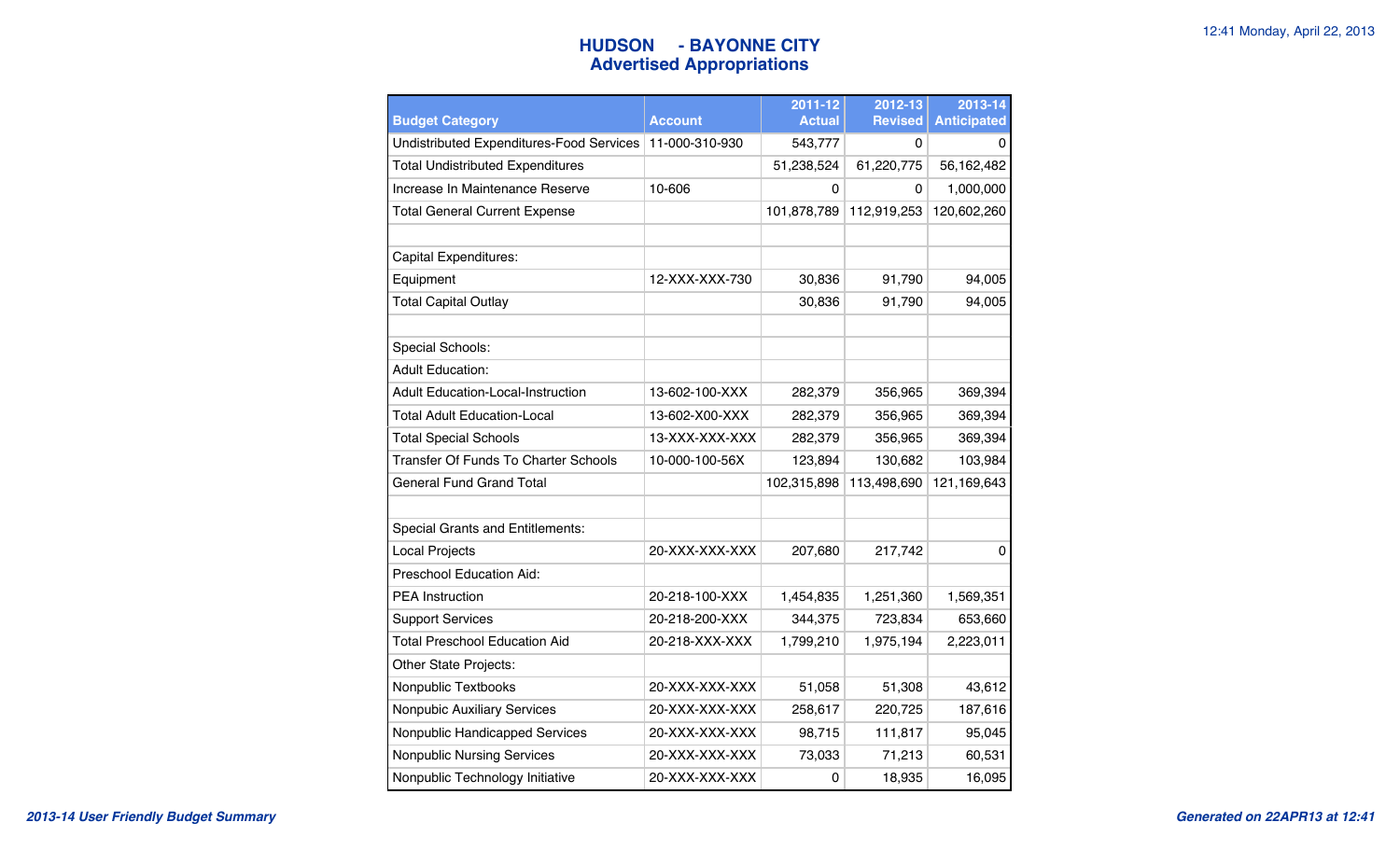# **HUDSON** - BAYONNE CITY **12:41 Monday, April 22, 2013 Advertised Appropriations**

| <b>Budget Category</b>                     | <b>Account</b> | 2011-12<br><b>Actual</b> | 2012-13<br><b>Revised</b> | 2013-14<br><b>Anticipated</b> |
|--------------------------------------------|----------------|--------------------------|---------------------------|-------------------------------|
| Other                                      | 20-XXX-XXX-XXX | 321,805                  | 337,000                   | 234,359                       |
| <b>Total Other State Projects</b>          |                | 803,228                  | 810,998                   | 637,258                       |
| <b>Total State Projects</b>                | 20-XXX-XXX-XXX | 2,602,438                | 2,786,192                 | 2,860,269                     |
| Federal Projects:                          |                |                          |                           |                               |
| Title I                                    | 20-XXX-XXX-XXX | 2,387,729                | 2,471,334                 | 1,853,500                     |
| Title II                                   | 20-XXX-XXX-XXX | 389,851                  | 352,160                   | 264,120                       |
| Title III                                  | 20-XXX-XXX-XXX | 273,305                  | 79,399                    | 59,549                        |
| I.D.E.A. Part B (Handicapped)              | 20-XXX-XXX-XXX | 2,700,815                | 2,412,381                 | 2,050,524                     |
| Other                                      | 20-XXX-XXX-XXX | 22,065                   | 204,331                   | 0                             |
| <b>Total Federal Projects</b>              | 20-XXX-XXX-XXX | 5,773,765                | 5,519,605                 | 4,227,693                     |
| <b>Total Special Revenue Funds</b>         |                | 8,583,883                | 8,523,539                 | 7,087,962                     |
| <b>Total Expenditures/Appropriations</b>   |                | 110,899,781              | 122,022,229               | 128,257,605                   |
| <b>Total Expenditures Net of Transfers</b> |                | 110,899,781              | 122,022,229               | 128,257,605                   |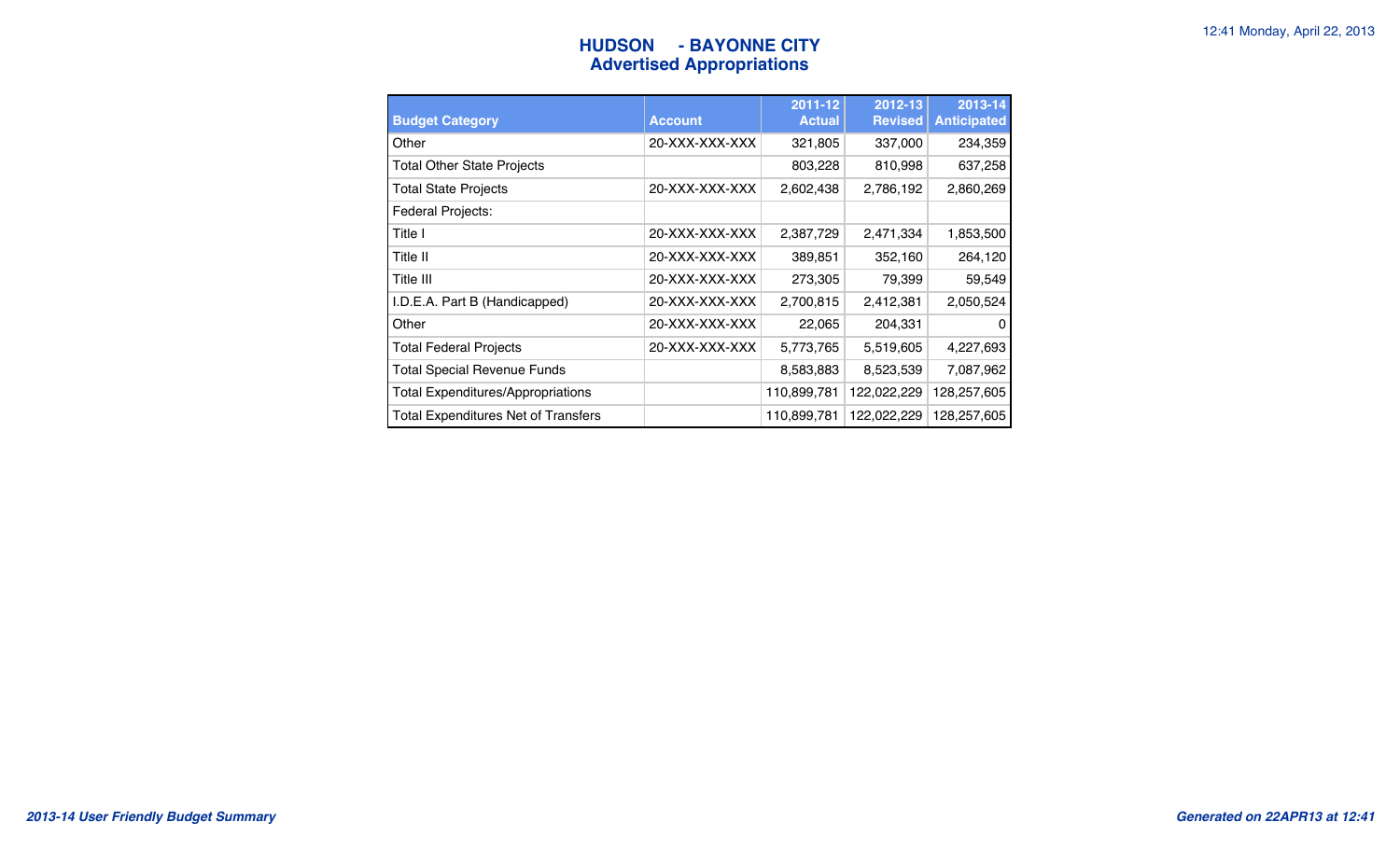### **HUDSON - BAYONNE CITY** 12:41 Monday, April 22, 2013 **Advertised Recapitulation of Balances**

| <b>Budget Category</b>                                      | <b>Audited</b><br><b>Balance</b><br>6-30-2011 | <b>Audited</b><br><b>Balance</b><br>6-30-2012 | <b>Estimated</b><br><b>Balance</b><br>6-30-2013 | <b>Estimated</b><br><b>Balance</b><br>6-30-2014 |
|-------------------------------------------------------------|-----------------------------------------------|-----------------------------------------------|-------------------------------------------------|-------------------------------------------------|
| Unrestricted:                                               |                                               |                                               |                                                 |                                                 |
| --General Operating Budget                                  | 2,052,306                                     | 3,155,667                                     | 3,155,667                                       | 2,269,974                                       |
| --Repayment of Debt                                         | 0                                             | 0                                             | 0                                               | $\mathbf{0}$                                    |
| Restricted for Specific Purposes- General Operating Budget: |                                               |                                               |                                                 |                                                 |
| --Capital Reserve                                           | $\Omega$                                      | $\Omega$                                      | $\Omega$                                        | 0                                               |
| --Adult Education Programs                                  | $\Omega$                                      | 0                                             | $\Omega$                                        | 0                                               |
| --Maintenance Reserve                                       | $\mathbf{0}$                                  | 0                                             | $\Omega$                                        | 1,000,000                                       |
| --Legal Reserve                                             | 4,400,787                                     | 7,945,377                                     | 7,036,151                                       | 0                                               |
| --Tuition Reserve                                           | 0                                             | 0                                             | $\Omega$                                        | 0                                               |
| --Current Expense Emergency Reserve                         | 0                                             | 0                                             | $\Omega$                                        | $\Omega$                                        |
| Repayment of Debt:                                          |                                               |                                               |                                                 |                                                 |
| --Restricted for Repayment of Debt                          | $\Omega$                                      | 0                                             | 0                                               | 0                                               |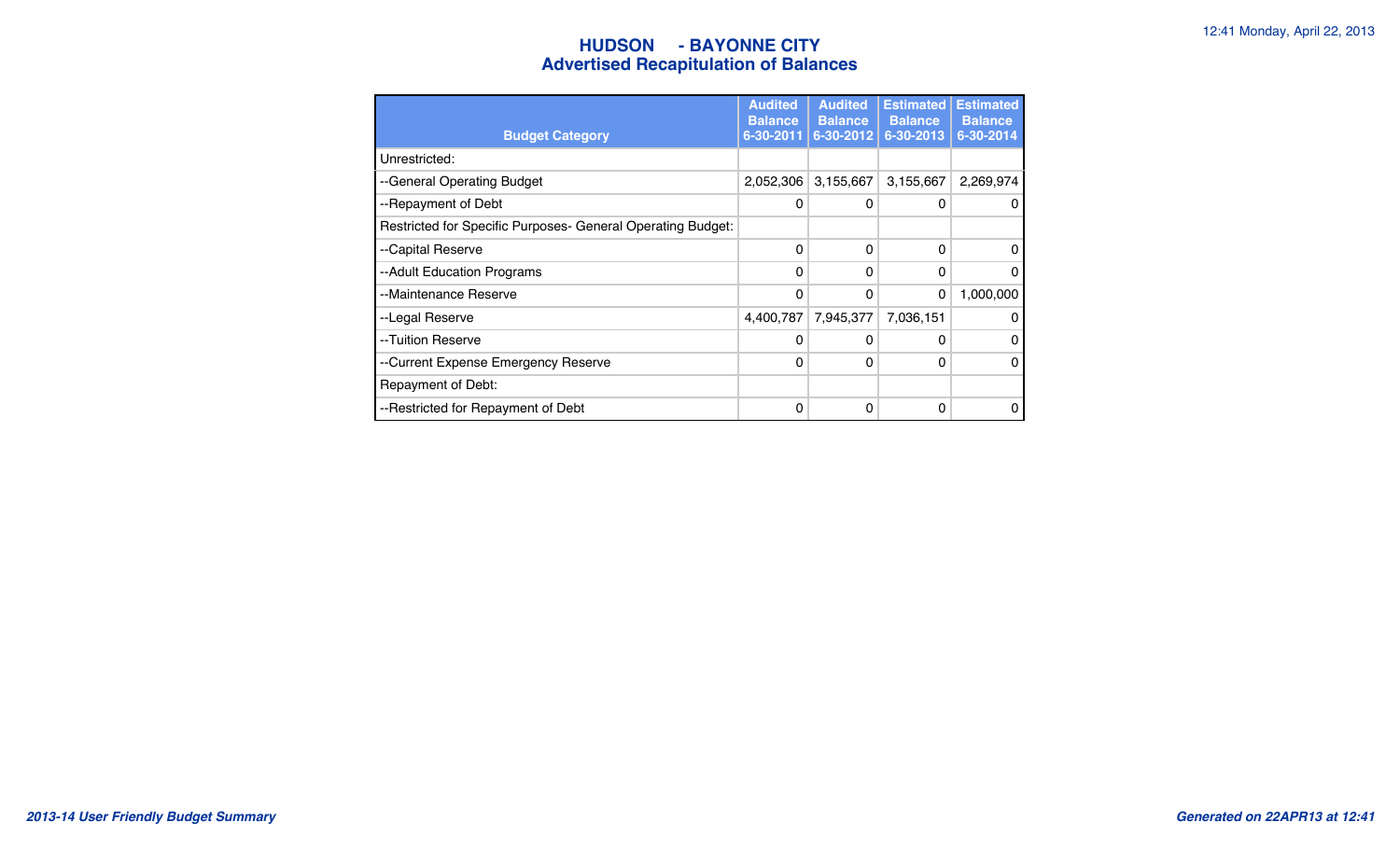### **HUDSON - BAYONNE CITY 12:41 Monday, April 22, 2013 Advertised Per Pupil Cost Calculations**

| <b>Per Pupil Cost Calculations</b>                                                       | 2010-11<br><b>Actual</b><br><b>Costs</b> | 2011-12<br><b>Actual</b><br><b>Costs</b> | 2012-13<br><b>Original</b><br><b>Budget</b> | 2012-13<br><b>Revised</b><br><b>Budget</b> | 2013-14<br><b>Proposed</b><br><b>Budget</b> |
|------------------------------------------------------------------------------------------|------------------------------------------|------------------------------------------|---------------------------------------------|--------------------------------------------|---------------------------------------------|
| Total Budgetary Comparative Per Pupil Cost                                               | \$10,737                                 | \$10,659                                 | \$11,280                                    | \$11,602                                   | \$11,998                                    |
| Total Classroom Instruction                                                              | \$6,872                                  | \$6,780                                  | \$6,937                                     | \$7,135                                    | \$7,963                                     |
| <b>Classroom-Salaries and Benefits</b>                                                   | \$6,692                                  | \$6,575                                  | \$6,742                                     | \$6,935                                    | \$7,423                                     |
| <b>Classroom-General Supplies and Textbooks</b>                                          | \$139                                    | \$175                                    | \$167                                       | \$171                                      | \$506                                       |
| <b>Classroom-Purchased Services</b>                                                      | \$41                                     | \$31                                     | \$28                                        | \$29                                       | \$34                                        |
| <b>Total Support Services</b>                                                            | \$1,168                                  | \$1,247                                  | \$1,571                                     | \$1,615                                    | \$1,348                                     |
| Support Services-Salaries and Benefits                                                   | \$1,059                                  | \$1,116                                  | \$1,470                                     | \$1,512                                    | \$1,215                                     |
| Total Administrative Costs                                                               | \$1,104                                  | \$1,033                                  | \$1,102                                     | \$1,133                                    | \$1,066                                     |
| <b>Administration Salaries and Benefits</b>                                              | \$856                                    | \$851                                    | \$902                                       | \$927                                      | \$853                                       |
| Legal Costs                                                                              | \$18                                     | \$16                                     | \$16                                        | \$16                                       | \$16                                        |
| Total Operations and Maintenance of Plant                                                | \$1,361                                  | \$1,366                                  | \$1,474                                     | \$1,517                                    | \$1,441                                     |
| Operations and Maintenance-Salaries and Benefits                                         | \$825                                    | \$762                                    | \$905                                       | \$931                                      | \$820                                       |
| <b>Board Contribution to Food Services</b>                                               | \$58                                     | \$59                                     | \$0                                         | \$0                                        | \$0                                         |
| Total Extracurricular Costs                                                              | \$129                                    | \$130                                    | \$138                                       | \$142                                      | \$136                                       |
| <b>Total Equipment Costs</b>                                                             | \$8                                      | \$3                                      | \$10                                        | \$10                                       | \$10                                        |
| Employee Benefits as a percentage of salaries*                                           | 25.79%                                   | 23.73%                                   | 31.23%                                      | 31.23%                                     | 23.32%                                      |
| Restricted Federal and State Revenue other than Preschool Education Aid Included Above** | \$0                                      | \$0                                      | \$0                                         | \$0                                        | \$0                                         |

*\*Does not include pension and social security paid by the State on-behalf of the district.*

The information presented in columns 1 through 3 as well as the related descriptions of the per pupil cost calculations are contained in the Taxpayers Guide to Education Spending (formerly Comparative Spending Guide) and c website: http://www.state.nj.us/education (under Finance), when available. This publication is available in the board office and public libraries. The same calculations were performed using the 2012-13 revised appropriatio advertised budget. Total Budgetary Comparative Per Pupil Cost is defined as current expense exclusive of tuition expenditures, transportation, residential costs, and judgments against the school district. For all years it

*\*\* Federal and State funds in the blended resource school-based budgets.*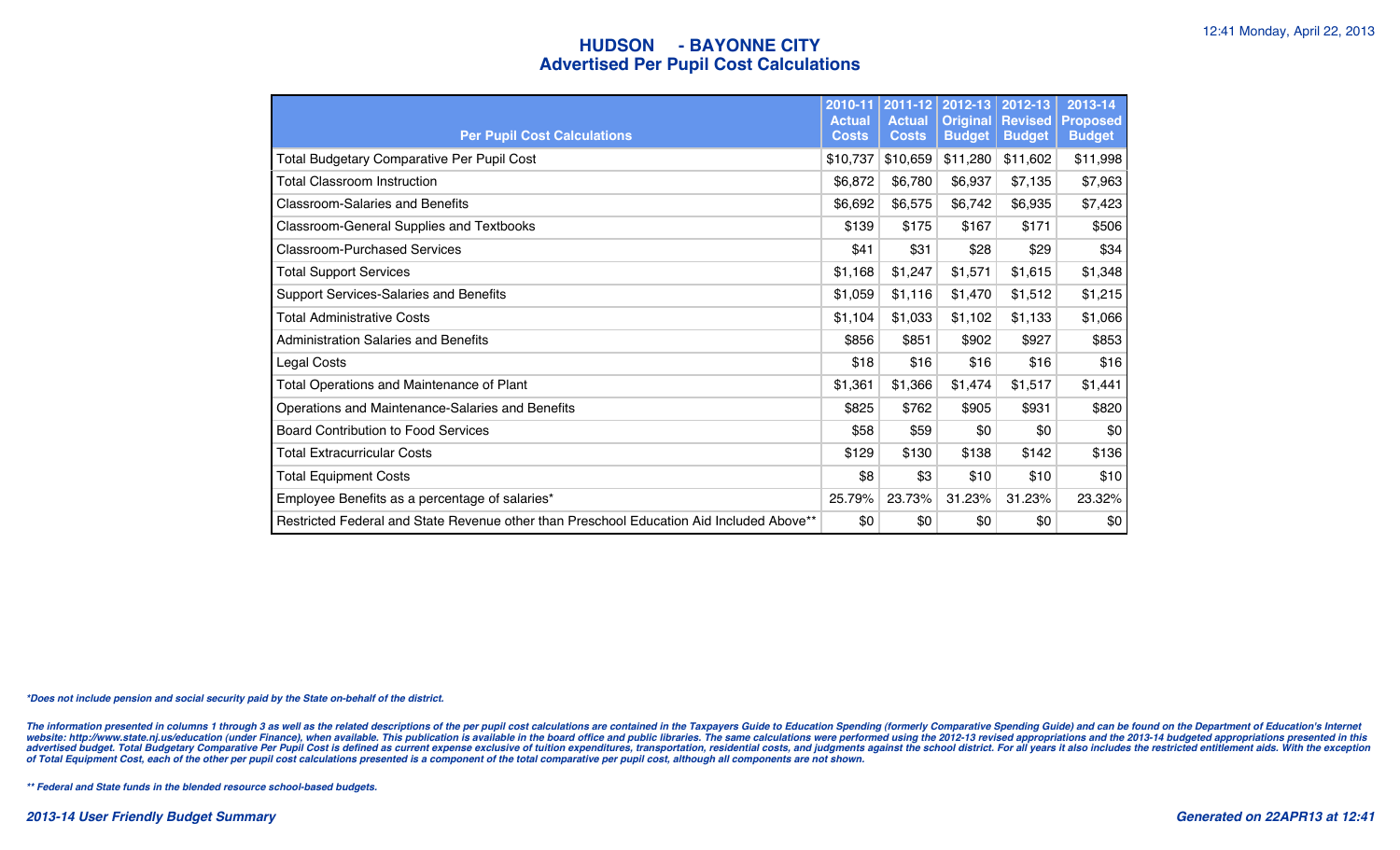# **HUDSON - BAYONNE CITY 12:41 Monday, April 22, 2013 Unusual Revenues and Appropriations**

| l Line<br><b>Item Number Source</b> |  | <b>Amount Explanation</b>                       |
|-------------------------------------|--|-------------------------------------------------|
| $1 \mid 300$                        |  | S.R.E.C. Sales   174914.00   Solar Energy Sales |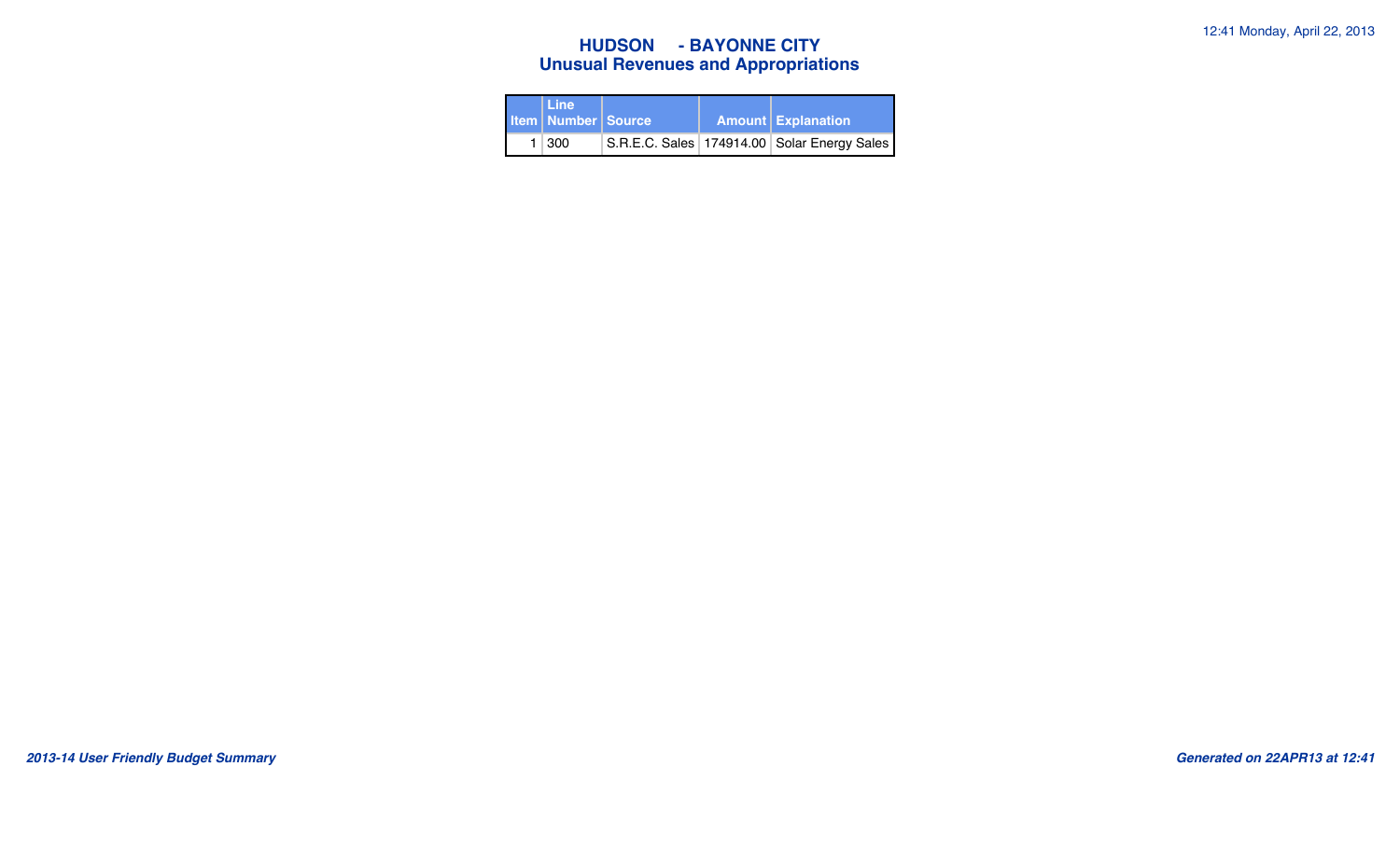### **HUDSON** - BAYONNE CITY **12:41 Monday, April 22, 2013 Shared Services**

|                      | <b>Shared Service Category Type Shared Service Category Description</b> | <b>Amount Spent</b><br>(Optional) |
|----------------------|-------------------------------------------------------------------------|-----------------------------------|
| <b>Food Services</b> | Juliette Street Kitchen Project - with Meals on Wheels                  | 0.00                              |
| <b>Others</b>        | Recreational Facilities - with the City of Bayonne                      | 0.00                              |
| Others               | Garbage Services - with the City of Bayonne                             | 0.00                              |
| Others               | $Insurance - N.J.J.I.F.$                                                | 0.00                              |
| <b>Others</b>        | Insurance - N.J.S.B.A.I.G.                                              | 0.00                              |
| <b>Others</b>        | Special Education Services - with other school districts                | 0.00                              |
| Others               | Computer Services - with the City of Bayonne                            | 0.00                              |
| Others               | I.T. Manager - with the City of Bayonne                                 | 0.00                              |
| <b>Others</b>        | Gas & Electric - A.C.E.S.                                               | 0.00                              |
| <b>Others</b>        | Use of State Contracts provided by NJ Treasury Dept                     | 0.00                              |
| Others               | Pump Station for Transportation                                         | 0.00                              |
| Others               | Cooperative Pricing Agreements with the Middlesex Regional ESC          | 0.00                              |
| Others               | Snow Removal & Salt - with the City of Bayonne                          | 0.00                              |
| Others               | HUD - use of Facility Employees                                         | 0.00                              |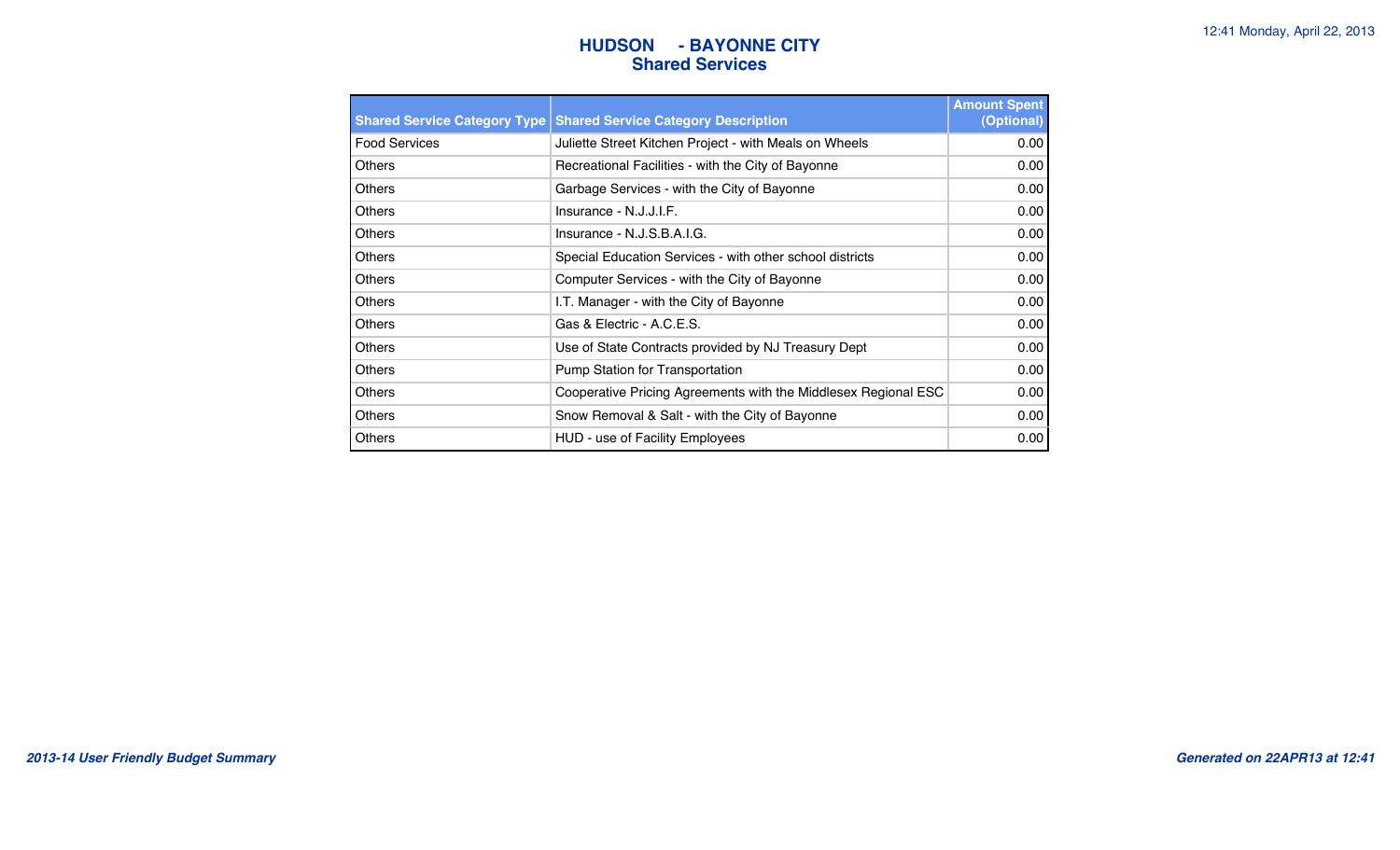### **HUDSON** - BAYONNE CITY **12:41 Monday, April 22, 2013 Estimated Tax Rates**

| A. Estimated 13-14 School Tax Rate                                     |               |
|------------------------------------------------------------------------|---------------|
| WITHOUT REPAYMENT OF DEBT OR ADJUSTMENTS                               |               |
| (A) General Fund School Levy                                           | 58,810,195    |
| (B) Estimated Net Taxable Valuation (as of 10/01/12)                   | 2,249,425,125 |
| (C) Estimated 13-14 General Fund School Tax Rate=(A)/(B)x100           | 2.6145        |
| WITH REPAYMENT OF DEBT AND ADJUSTMENTS                                 |               |
| (D) Total School Levy                                                  | 58,810,195    |
| (E) Estimated Net Taxable Valuation (as of 10/01/12)                   | 2,249,425,125 |
| (F) Estimated 13-14 Total School Tax Rate=(D)/(E)x100                  | 2.6145        |
|                                                                        |               |
| B. Estimated 13-14 Equalized School Tax Rate                           |               |
| WITHOUT REPAYMENT OF DEBT OR ADJUSTMENTS                               |               |
| (G) General Fund School Levy                                           | 58,810,195    |
| (H) Estimated Equalized Valuation (as of 10/01/12)                     | 5,207,515,625 |
| (I) Estimated 13-14 Equalized General Fund School Tax Rate=(G)/(H)x100 | 1.1293        |
| WITH REPAYMENT OF DEBT AND ADJUSTMENTS                                 |               |
| (J) Total School Levy                                                  | 58,810,195    |
| (K) Estimated Equalized Valuation (as of 10/01/12)                     | 5,207,515,625 |
| (L) Estimated 13-14 Equalized Total School Tax Rate=(J)/(K)x100        | 1.1293        |
|                                                                        |               |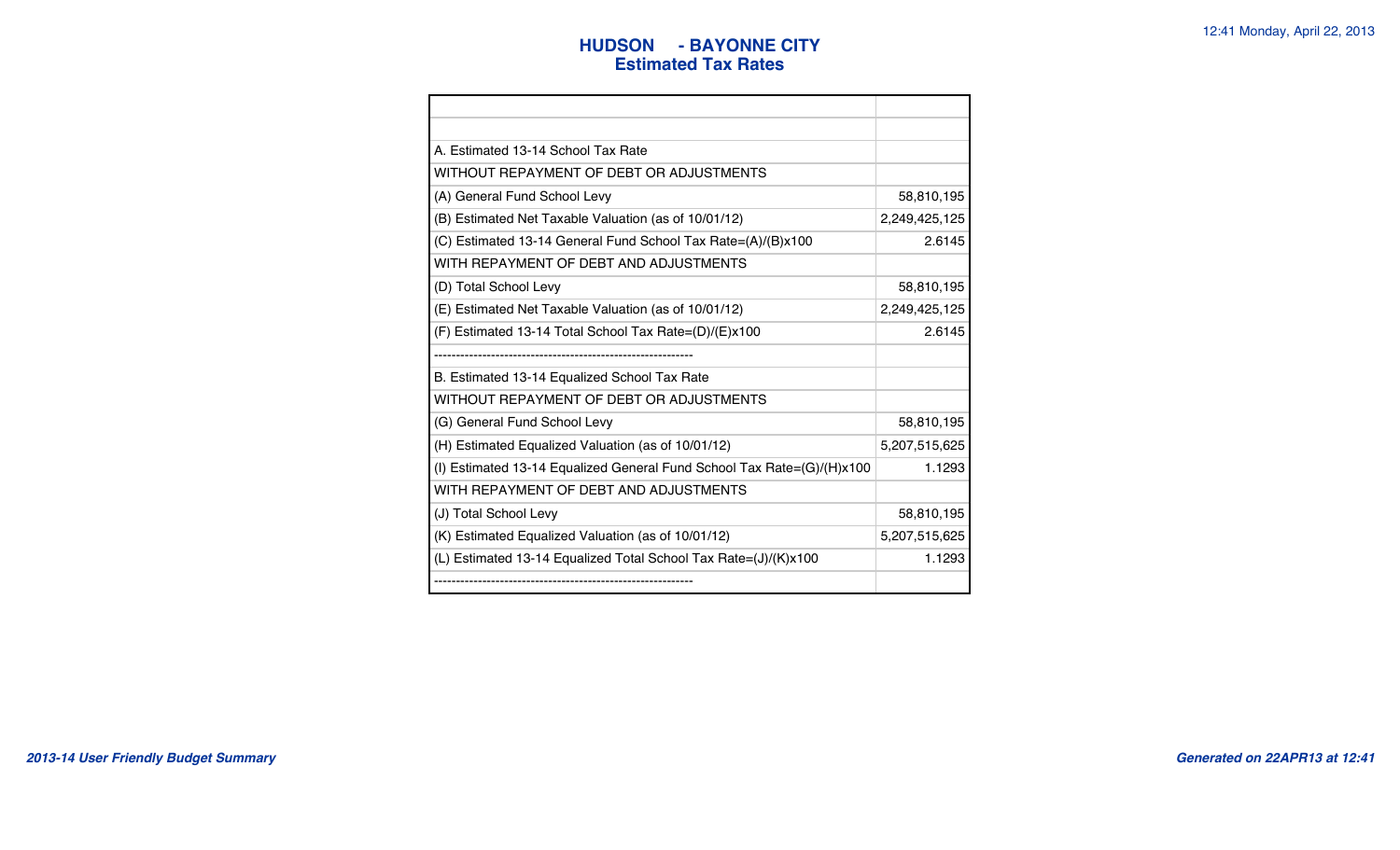#### **NAME=Brian Buckley**

| <b>CATEGORY</b>                                                                           | <b>MEASURE</b>                                               |
|-------------------------------------------------------------------------------------------|--------------------------------------------------------------|
| Job Title                                                                                 | Accountant                                                   |
|                                                                                           | Job Title II   Purchasing Agent                              |
| Base Annual Salary Amount \$115,000                                                       |                                                              |
| Full-Time Equivalent (FTE)                                                                | $\vert$ 1.0                                                  |
| Shared with Another District? N                                                           |                                                              |
| <b>Shared County</b>                                                                      |                                                              |
| <b>Shared District</b>                                                                    |                                                              |
| Job Title Other District                                                                  |                                                              |
| Member of Collective Bargaining Unit (CBU)? N                                             |                                                              |
| Beginning Date of Contract   07/01/12                                                     |                                                              |
| End Date of Contract 06/30/13                                                             |                                                              |
| Contracted Number of Annual Work Days 260                                                 |                                                              |
| Contracted Number of Annual Vacation Days 23                                              |                                                              |
| Contracted Number of Annual Sick Days   12                                                |                                                              |
| Contracted Number of Annual Personal Days 2                                               |                                                              |
| Contracted Number of Annual Consulting Days 0                                             |                                                              |
| Number of Other Contracted Non-Working Days 0                                             |                                                              |
| Description of Other Contracted Non-Working Days                                          |                                                              |
| Total Allowances Amount   990                                                             |                                                              |
| Total Bonuses Amount   0                                                                  |                                                              |
| Total Stipends Amount   0                                                                 |                                                              |
| District Contributions Above Teacher Contract for Insurance (Health, Dental, Life, Other) | 7947                                                         |
| District Contributions Above Teacher Contract for Retirement Plans 0                      |                                                              |
| Total Contractual Post-Employment Benefit Amount 0                                        |                                                              |
| Contractual Post-Employment Benefit Description of Payout of Sick days                    | N/A: Does not meet age (55+) or experience (20+) requirement |
| Contractual Post-Employment Benefit Description of Payout of Vacation days                | N/A: Does not meet age (55+) or experience (20+) requirement |

*2013-14 User Friendly Budget Summary Generated on 22APR13 at 12:41*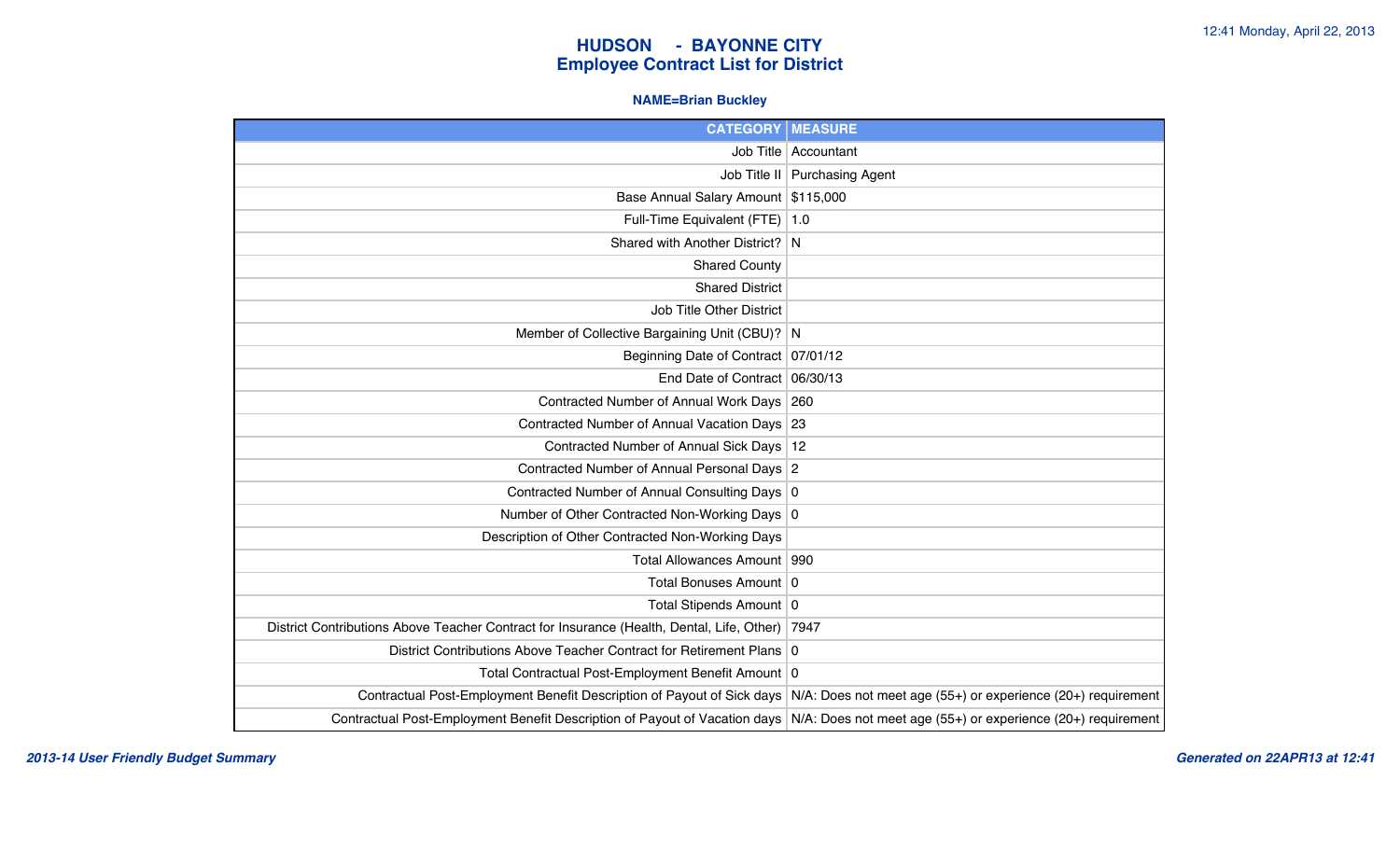#### **NAME=Brian Buckley**

| <b>CATEGORY</b>                                                                          | <b>MEASURE</b>                                               |
|------------------------------------------------------------------------------------------|--------------------------------------------------------------|
| Contractual Post-Employment Benefit Description of Payout of Personal days               | N/A: Does not meet age (55+) or experience (20+) requirement |
| Contractual Post-Employment Benefit Description of Other Benefits 1                      |                                                              |
| Contractual Post-Employment Benefit Description of Other Benefits 2                      |                                                              |
| Contractual Post-Employment Benefit Description of Other Benefits 3                      |                                                              |
| Total Other/In-Kind Remuneration Amount   0                                              |                                                              |
| Description of Other/In-Kind Remuneration Annual Option to Buyback Sick Time in Cash     |                                                              |
| Description of Other/In-Kind Remuneration Annual Option to Buyback Vacation Time in Cash |                                                              |
| Description of Other/In-Kind Remuneration Annual Option to Buyback Personal Time in Cash |                                                              |
| Description of Other/In-Kind Remuneration Annual Option to Other Remuneration 1          |                                                              |
| Description of Other/In-Kind Remuneration Annual Option to Other Remuneration 2          |                                                              |
| Description of Other/In-Kind Remuneration Annual Option to Other Remuneration 3          |                                                              |
| <b>Additional Comment 1</b>                                                              |                                                              |
| <b>Additional Comment 2</b>                                                              |                                                              |
| <b>Additional Comment 3</b>                                                              |                                                              |

#### **NAME=Cathy Trapani**

| <b>CATEGORY MEASURE</b>             |                                  |
|-------------------------------------|----------------------------------|
| Job Title   Other                   |                                  |
|                                     | Job Title II   Pysical Therapist |
| Base Annual Salary Amount \$101,970 |                                  |
| Full-Time Equivalent (FTE) 1.0      |                                  |
| Shared with Another District?   N   |                                  |
| Shared County                       |                                  |
| Shared District                     |                                  |
| Job Title Other District            |                                  |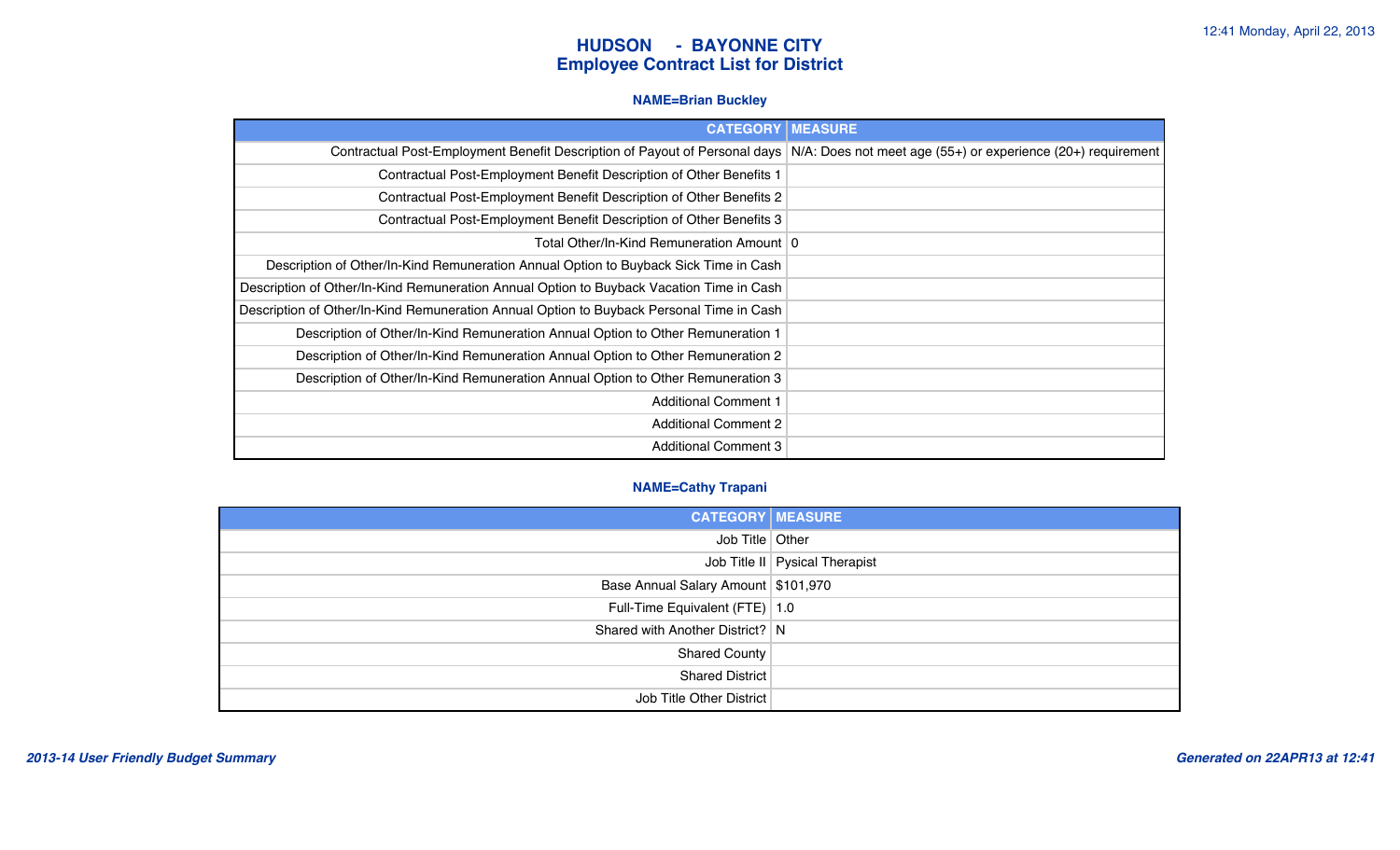#### **NAME=Cathy Trapani**

| <b>CATEGORY   MEASURE</b>                                                                     |                                                                   |
|-----------------------------------------------------------------------------------------------|-------------------------------------------------------------------|
| Member of Collective Bargaining Unit (CBU)? N                                                 |                                                                   |
| Beginning Date of Contract 09/01/12                                                           |                                                                   |
| End Date of Contract 06/30/13                                                                 |                                                                   |
| Contracted Number of Annual Work Days 220                                                     |                                                                   |
| Contracted Number of Annual Vacation Days 0                                                   |                                                                   |
| Contracted Number of Annual Sick Days 10                                                      |                                                                   |
| Contracted Number of Annual Personal Days 2                                                   |                                                                   |
| Contracted Number of Annual Consulting Days 0                                                 |                                                                   |
| Number of Other Contracted Non-Working Days 0                                                 |                                                                   |
| Description of Other Contracted Non-Working Days                                              |                                                                   |
| Total Allowances Amount 0                                                                     |                                                                   |
| Total Bonuses Amount 0                                                                        |                                                                   |
| Total Stipends Amount 0                                                                       |                                                                   |
| District Contributions Above Teacher Contract for Insurance (Health, Dental, Life, Other)   0 |                                                                   |
| District Contributions Above Teacher Contract for Retirement Plans 0                          |                                                                   |
| Total Contractual Post-Employment Benefit Amount 0                                            |                                                                   |
| Contractual Post-Employment Benefit Description of Payout of Sick days                        | N/A-Does not meet Age (55+) or Years of Service (20+) requirement |
| Contractual Post-Employment Benefit Description of Payout of Vacation days                    | N/A-Does not meet Age (55+) or Years of Service (20+) requirement |
| Contractual Post-Employment Benefit Description of Payout of Personal days                    | N/A-Does not meet Age (55+) or Years of Service (20+) requirement |
| Contractual Post-Employment Benefit Description of Other Benefits 1                           |                                                                   |
| Contractual Post-Employment Benefit Description of Other Benefits 2                           |                                                                   |
| Contractual Post-Employment Benefit Description of Other Benefits 3                           |                                                                   |
| Total Other/In-Kind Remuneration Amount   0                                                   |                                                                   |
| Description of Other/In-Kind Remuneration Annual Option to Buyback Sick Time in Cash          |                                                                   |
| Description of Other/In-Kind Remuneration Annual Option to Buyback Vacation Time in Cash      |                                                                   |
| Description of Other/In-Kind Remuneration Annual Option to Buyback Personal Time in Cash      |                                                                   |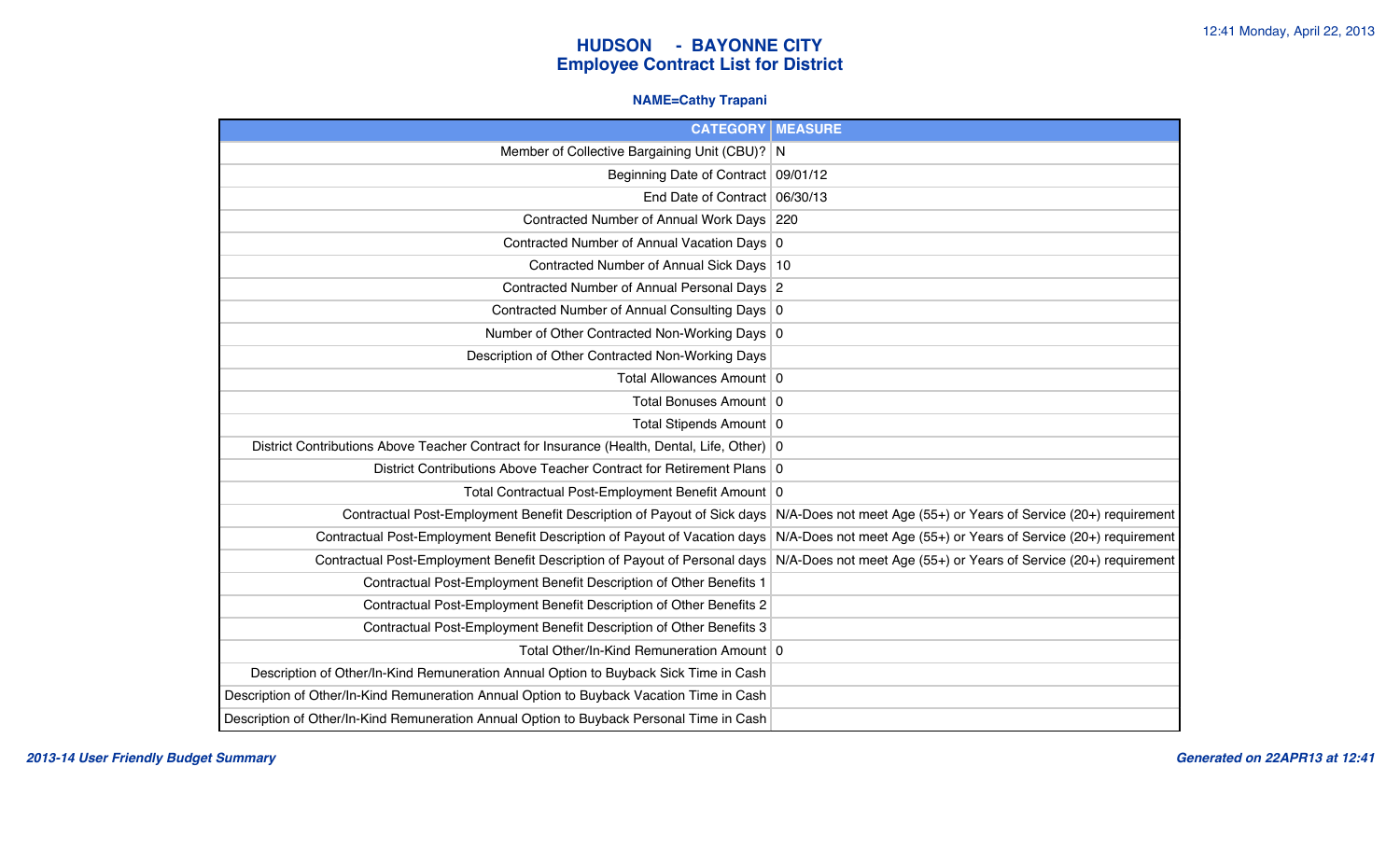#### **NAME=Cathy Trapani**

| <b>CATEGORY MEASURE</b>                                                         |  |
|---------------------------------------------------------------------------------|--|
| Description of Other/In-Kind Remuneration Annual Option to Other Remuneration 1 |  |
| Description of Other/In-Kind Remuneration Annual Option to Other Remuneration 2 |  |
| Description of Other/In-Kind Remuneration Annual Option to Other Remuneration 3 |  |
| <b>Additional Comment 1</b>                                                     |  |
| Additional Comment 2                                                            |  |
| Additional Comment 3                                                            |  |

#### **NAME=Joseph Caiola**

| <b>CATEGORY</b>                                 | <b>MEASURE</b>                                      |
|-------------------------------------------------|-----------------------------------------------------|
|                                                 | Job Title   Coordinator/Director/Manager/Supervisor |
|                                                 | Job Title II   Spvr-Transportation                  |
| Base Annual Salary Amount \$71,724              |                                                     |
| Full-Time Equivalent (FTE) 1.0                  |                                                     |
| Shared with Another District? N                 |                                                     |
| <b>Shared County</b>                            |                                                     |
| <b>Shared District</b>                          |                                                     |
| <b>Job Title Other District</b>                 |                                                     |
| Member of Collective Bargaining Unit (CBU)? N   |                                                     |
| Beginning Date of Contract   07/01/12           |                                                     |
| End Date of Contract 06/30/13                   |                                                     |
| Contracted Number of Annual Work Days   260     |                                                     |
| Contracted Number of Annual Vacation Days 23    |                                                     |
| Contracted Number of Annual Sick Days   12      |                                                     |
| Contracted Number of Annual Personal Days 2     |                                                     |
| Contracted Number of Annual Consulting Days   0 |                                                     |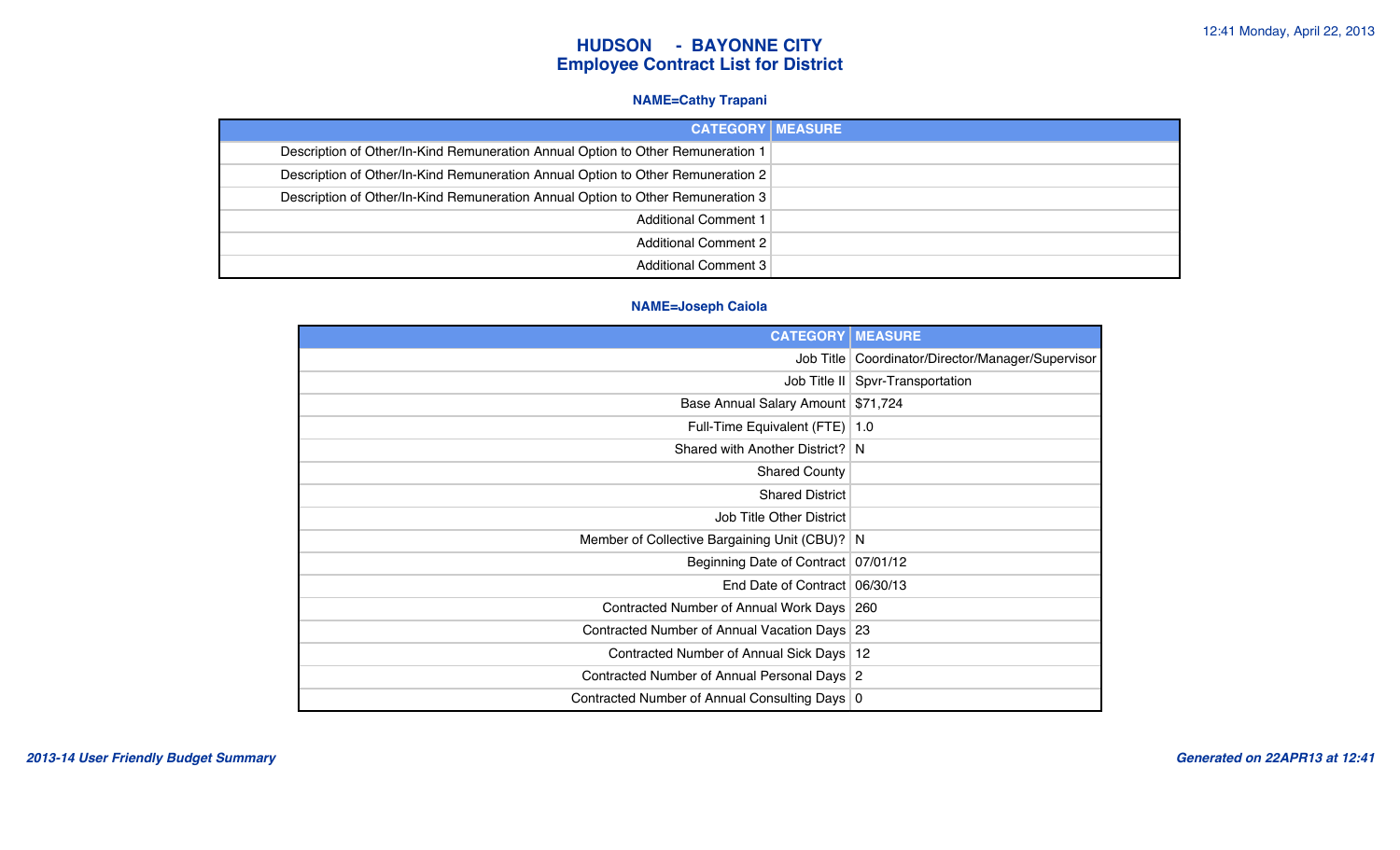#### **NAME=Joseph Caiola**

| <b>CATEGORY   MEASURE</b>                                                                 |                                          |
|-------------------------------------------------------------------------------------------|------------------------------------------|
| Number of Other Contracted Non-Working Days 0                                             |                                          |
| Description of Other Contracted Non-Working Days                                          |                                          |
| Total Allowances Amount   0                                                               |                                          |
| Total Bonuses Amount   6850                                                               |                                          |
| Total Stipends Amount   0                                                                 |                                          |
| District Contributions Above Teacher Contract for Insurance (Health, Dental, Life, Other) | 7947                                     |
| District Contributions Above Teacher Contract for Retirement Plans                        | $\mathbf 0$                              |
| Total Contractual Post-Employment Benefit Amount                                          | 15000                                    |
| Contractual Post-Employment Benefit Description of Payout of Sick days                    | \$103/day, capped at \$15,000 (146 days) |
| Contractual Post-Employment Benefit Description of Payout of Vacation days                | N/A: Unused vacation not paid            |
| Contractual Post-Employment Benefit Description of Payout of Personal days                | N/A: Unused vacation not paid            |
| Contractual Post-Employment Benefit Description of Other Benefits 1                       |                                          |
| Contractual Post-Employment Benefit Description of Other Benefits 2                       |                                          |
| Contractual Post-Employment Benefit Description of Other Benefits 3                       |                                          |
| Total Other/In-Kind Remuneration Amount   0                                               |                                          |
| Description of Other/In-Kind Remuneration Annual Option to Buyback Sick Time in Cash      |                                          |
| Description of Other/In-Kind Remuneration Annual Option to Buyback Vacation Time in Cash  |                                          |
| Description of Other/In-Kind Remuneration Annual Option to Buyback Personal Time in Cash  |                                          |
| Description of Other/In-Kind Remuneration Annual Option to Other Remuneration 1           |                                          |
| Description of Other/In-Kind Remuneration Annual Option to Other Remuneration 2           |                                          |
| Description of Other/In-Kind Remuneration Annual Option to Other Remuneration 3           |                                          |
| <b>Additional Comment 1</b>                                                               |                                          |
| <b>Additional Comment 2</b>                                                               |                                          |
| <b>Additional Comment 3</b>                                                               |                                          |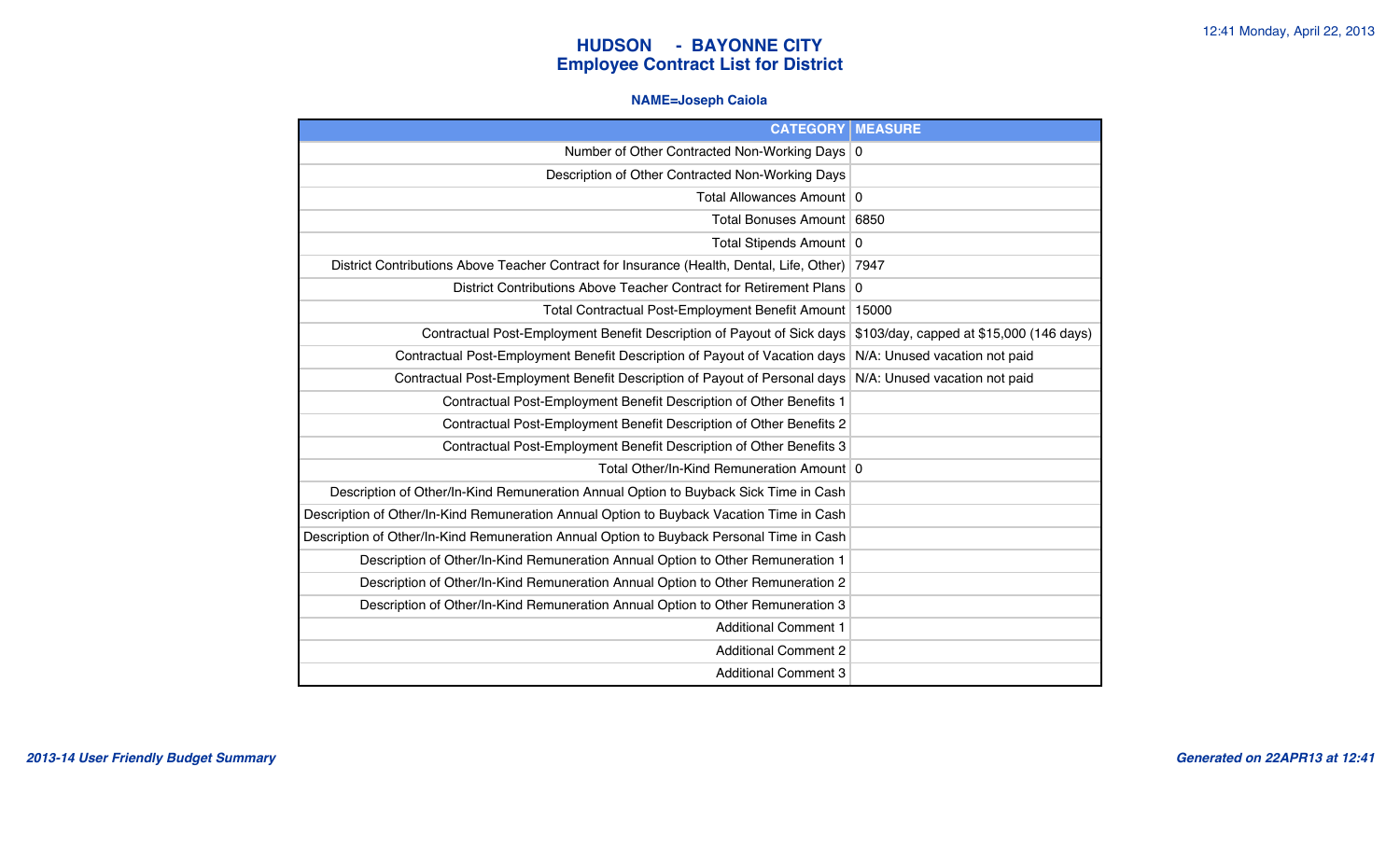### **HUDSON - BAYONNE CITY Employee Contract List for District**

#### **NAME=Leo Smith**

| <b>CATEGORY   MEASURE</b>                                                                      |                                      |
|------------------------------------------------------------------------------------------------|--------------------------------------|
|                                                                                                | Job Title   Assistant Superintendent |
|                                                                                                | Job Title II Business                |
| Base Annual Salary Amount \$160,934                                                            |                                      |
| Full-Time Equivalent (FTE) 1.0                                                                 |                                      |
| Shared with Another District? N                                                                |                                      |
| <b>Shared County</b>                                                                           |                                      |
| <b>Shared District</b>                                                                         |                                      |
| Job Title Other District                                                                       |                                      |
| Member of Collective Bargaining Unit (CBU)? N                                                  |                                      |
| Beginning Date of Contract 07/01/12                                                            |                                      |
| End Date of Contract 06/30/13                                                                  |                                      |
| Contracted Number of Annual Work Days 260                                                      |                                      |
| Contracted Number of Annual Vacation Days 23                                                   |                                      |
| Contracted Number of Annual Sick Days 12                                                       |                                      |
| Contracted Number of Annual Personal Days 2                                                    |                                      |
| Contracted Number of Annual Consulting Days 0                                                  |                                      |
| Number of Other Contracted Non-Working Days 0                                                  |                                      |
| Description of Other Contracted Non-Working Days                                               |                                      |
| Total Allowances Amount 3664                                                                   |                                      |
| Total Bonuses Amount 21740                                                                     |                                      |
| Total Stipends Amount 0                                                                        |                                      |
| District Contributions Above Teacher Contract for Insurance (Health, Dental, Life, Other) 6767 |                                      |
| District Contributions Above Teacher Contract for Retirement Plans 0                           |                                      |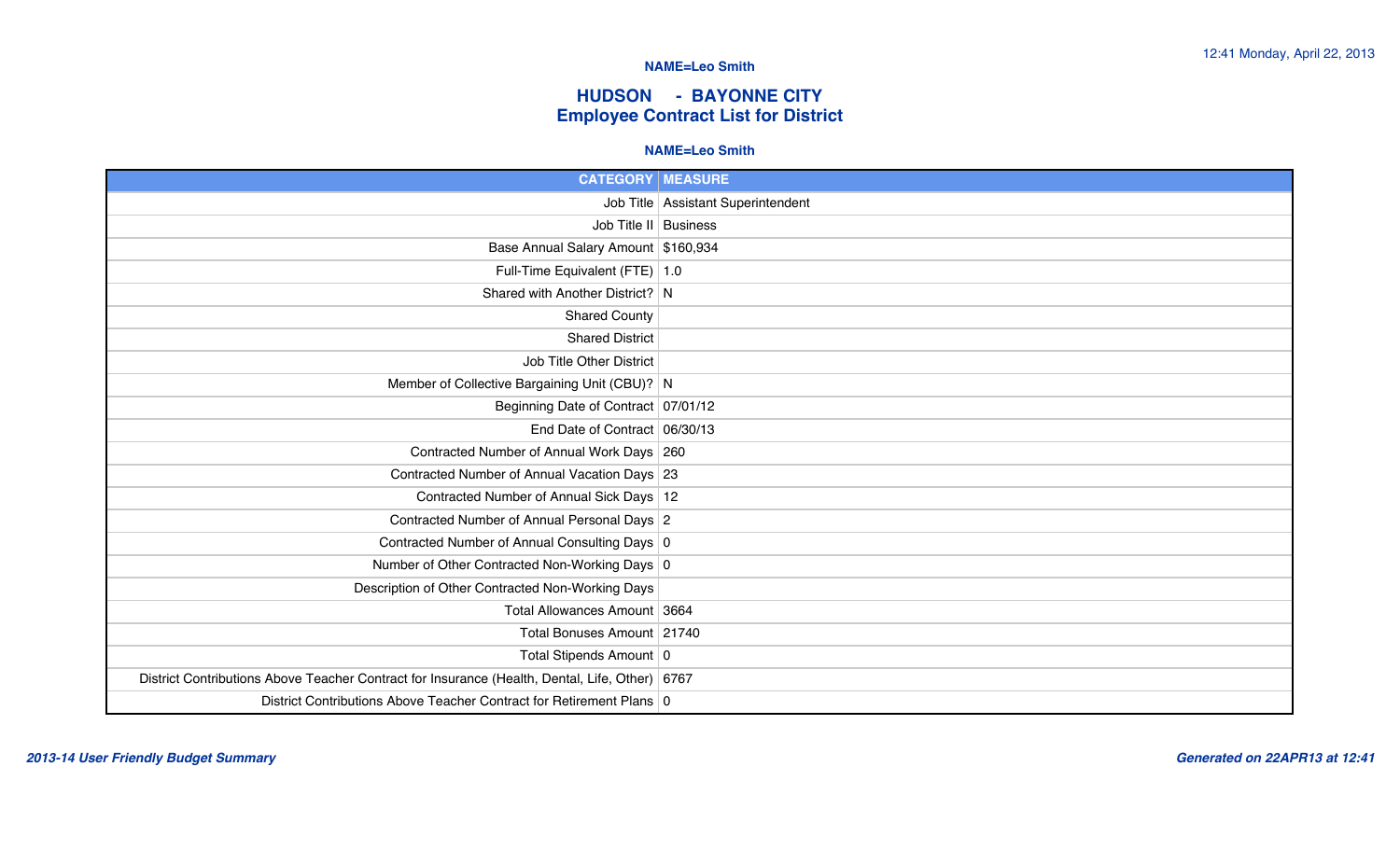#### **NAME=Leo Smith**

| <b>CATEGORY   MEASURE</b>                                                                                              |                                                                                                                                                                                   |
|------------------------------------------------------------------------------------------------------------------------|-----------------------------------------------------------------------------------------------------------------------------------------------------------------------------------|
| Total Contractual Post-Employment Benefit Amount 21979                                                                 |                                                                                                                                                                                   |
| Contractual Post-Employment Benefit Description of Payout of Sick days   Max 164 days @ \$103/d @ 6/30/07 (152 unused) |                                                                                                                                                                                   |
| Contractual Post-Employment Benefit Description of Payout of Vacation days 9 unused FY13 days @ 1/260 current salary   |                                                                                                                                                                                   |
|                                                                                                                        | Contractual Post-Employment Benefit Description of Payout of Personal days 2 unused FY13 days, which would normally covert to accum unused sick, but sick payout frozen @ 6/30/07 |
| Contractual Post-Employment Benefit Description of Other Benefits 1                                                    |                                                                                                                                                                                   |
| Contractual Post-Employment Benefit Description of Other Benefits 2                                                    |                                                                                                                                                                                   |
| Contractual Post-Employment Benefit Description of Other Benefits 3                                                    |                                                                                                                                                                                   |
| Total Other/In-Kind Remuneration Amount   0                                                                            |                                                                                                                                                                                   |
| Description of Other/In-Kind Remuneration Annual Option to Buyback Sick Time in Cash                                   |                                                                                                                                                                                   |
| Description of Other/In-Kind Remuneration Annual Option to Buyback Vacation Time in Cash                               |                                                                                                                                                                                   |
| Description of Other/In-Kind Remuneration Annual Option to Buyback Personal Time in Cash                               |                                                                                                                                                                                   |
| Description of Other/In-Kind Remuneration Annual Option to Other Remuneration 1                                        |                                                                                                                                                                                   |
| Description of Other/In-Kind Remuneration Annual Option to Other Remuneration 2                                        |                                                                                                                                                                                   |
| Description of Other/In-Kind Remuneration Annual Option to Other Remuneration 3                                        |                                                                                                                                                                                   |
| <b>Additional Comment 1</b>                                                                                            |                                                                                                                                                                                   |
| <b>Additional Comment 2</b>                                                                                            |                                                                                                                                                                                   |
| <b>Additional Comment 3</b>                                                                                            |                                                                                                                                                                                   |

#### **NAME=Louis Pacyna**

| <b>CATEGORY MEASURE</b>            |                                                     |
|------------------------------------|-----------------------------------------------------|
|                                    | Job Title   Coordinator/Director/Manager/Supervisor |
|                                    | Job Title II   Asst Supt-Bldgs & Grounds            |
| Base Annual Salary Amount \$85,365 |                                                     |
| Full-Time Equivalent (FTE)   1.0   |                                                     |
| Shared with Another District? N    |                                                     |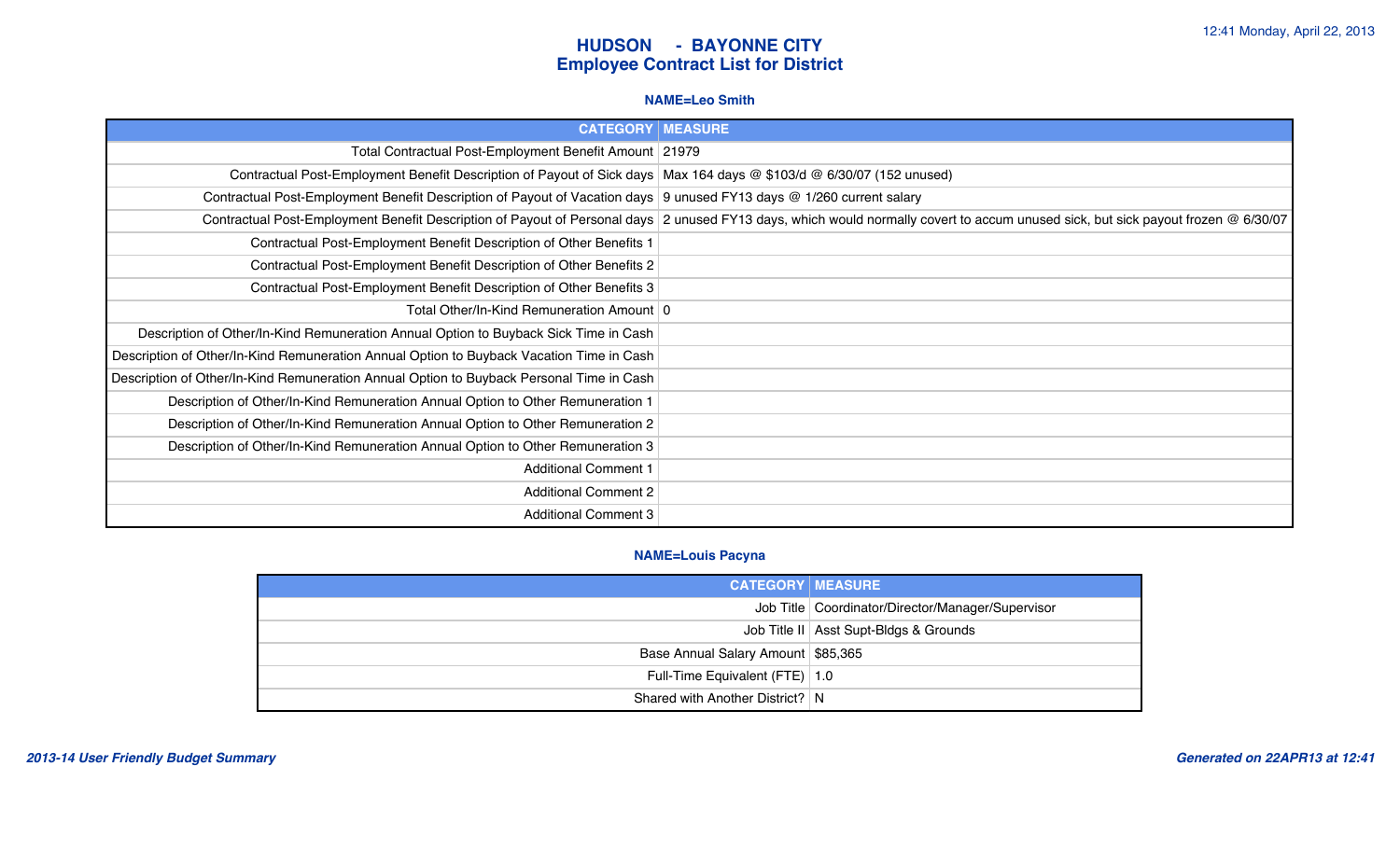### **NAME=Louis Pacyna**

| <b>CATEGORY</b>                                                                           | <b>MEASURE</b>                                       |
|-------------------------------------------------------------------------------------------|------------------------------------------------------|
| <b>Shared County</b>                                                                      |                                                      |
| <b>Shared District</b>                                                                    |                                                      |
| Job Title Other District                                                                  |                                                      |
| Member of Collective Bargaining Unit (CBU)? N                                             |                                                      |
| Beginning Date of Contract   07/01/12                                                     |                                                      |
| End Date of Contract                                                                      | 06/30/13                                             |
| Contracted Number of Annual Work Days                                                     | 260                                                  |
| Contracted Number of Annual Vacation Days                                                 | 23                                                   |
| <b>Contracted Number of Annual Sick Days</b>                                              | 12                                                   |
| Contracted Number of Annual Personal Days 2                                               |                                                      |
| Contracted Number of Annual Consulting Days 0                                             |                                                      |
| Number of Other Contracted Non-Working Days 0                                             |                                                      |
| Description of Other Contracted Non-Working Days                                          |                                                      |
| Total Allowances Amount 0                                                                 |                                                      |
| Total Bonuses Amount 800                                                                  |                                                      |
| Total Stipends Amount   0                                                                 |                                                      |
| District Contributions Above Teacher Contract for Insurance (Health, Dental, Life, Other) | 102                                                  |
| District Contributions Above Teacher Contract for Retirement Plans 0                      |                                                      |
| Total Contractual Post-Employment Benefit Amount 0                                        |                                                      |
| Contractual Post-Employment Benefit Description of Payout of Sick days                    | N/A-Does not meet Years of Service (20+) requirement |
| Contractual Post-Employment Benefit Description of Payout of Vacation days                | N/A-Does not meet Years of Service (20+) requirement |
| Contractual Post-Employment Benefit Description of Payout of Personal days                | N/A-Does not meet Years of Service (20+) requirement |
| Contractual Post-Employment Benefit Description of Other Benefits 1                       |                                                      |
| Contractual Post-Employment Benefit Description of Other Benefits 2                       |                                                      |
| Contractual Post-Employment Benefit Description of Other Benefits 3                       |                                                      |
| Total Other/In-Kind Remuneration Amount 0                                                 |                                                      |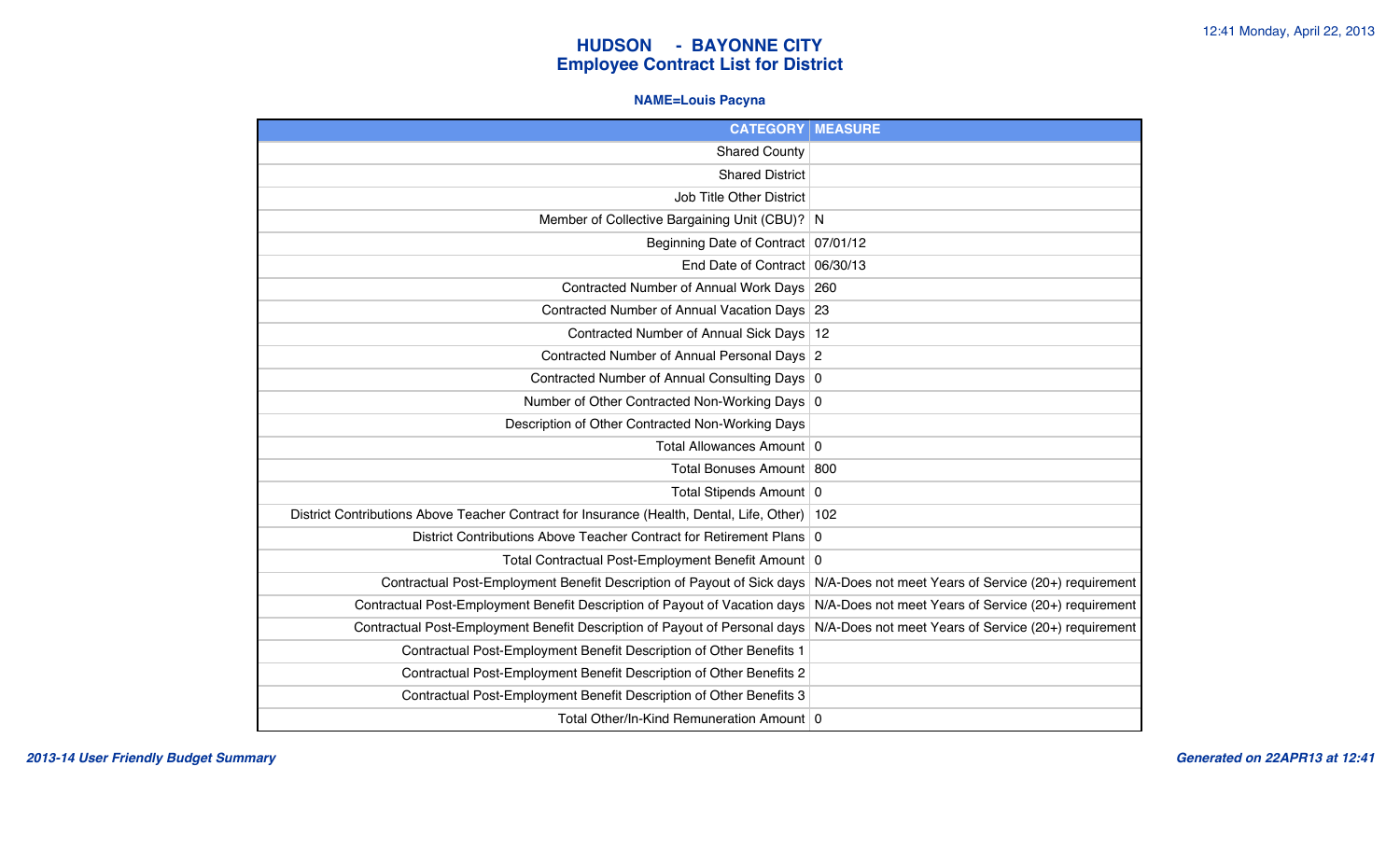#### **NAME=Louis Pacyna**

| <b>CATEGORY</b>                                                                          | <b>MEASURE</b> |
|------------------------------------------------------------------------------------------|----------------|
| Description of Other/In-Kind Remuneration Annual Option to Buyback Sick Time in Cash     |                |
| Description of Other/In-Kind Remuneration Annual Option to Buyback Vacation Time in Cash |                |
| Description of Other/In-Kind Remuneration Annual Option to Buyback Personal Time in Cash |                |
| Description of Other/In-Kind Remuneration Annual Option to Other Remuneration 1          |                |
| Description of Other/In-Kind Remuneration Annual Option to Other Remuneration 2          |                |
| Description of Other/In-Kind Remuneration Annual Option to Other Remuneration 3          |                |
| <b>Additional Comment 1</b>                                                              |                |
| Additional Comment 2                                                                     |                |
| <b>Additional Comment 3</b>                                                              |                |

#### **NAME=Michael Kubert**

| <b>CATEGORY   MEASURE</b>                     |                                                     |
|-----------------------------------------------|-----------------------------------------------------|
|                                               | Job Title   Coordinator/Director/Manager/Supervisor |
|                                               | Job Title II   Supt-Bldgs & Grounds                 |
| Base Annual Salary Amount   \$100,334         |                                                     |
| Full-Time Equivalent (FTE) 1.0                |                                                     |
| Shared with Another District? N               |                                                     |
| <b>Shared County</b>                          |                                                     |
| <b>Shared District</b>                        |                                                     |
| Job Title Other District                      |                                                     |
| Member of Collective Bargaining Unit (CBU)? N |                                                     |
| Beginning Date of Contract 07/01/12           |                                                     |
| End Date of Contract 06/30/13                 |                                                     |
| Contracted Number of Annual Work Days   260   |                                                     |
| Contracted Number of Annual Vacation Days 23  |                                                     |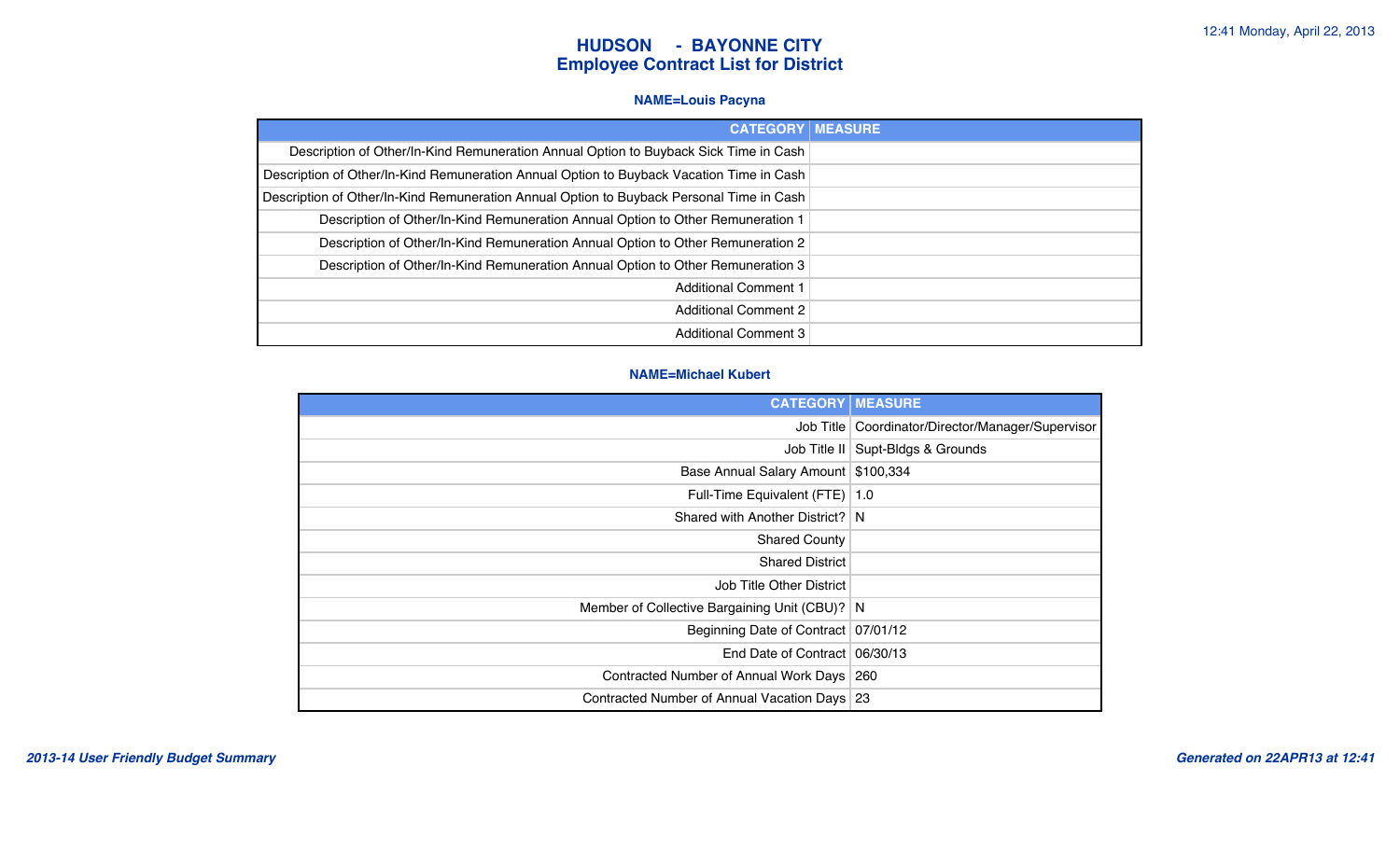#### **NAME=Michael Kubert**

| <b>CATEGORY</b>                                                                           | <b>MEASURE</b>                           |
|-------------------------------------------------------------------------------------------|------------------------------------------|
| Contracted Number of Annual Sick Days                                                     | 12                                       |
| Contracted Number of Annual Personal Days 2                                               |                                          |
| Contracted Number of Annual Consulting Days 0                                             |                                          |
| Number of Other Contracted Non-Working Days 0                                             |                                          |
| Description of Other Contracted Non-Working Days                                          |                                          |
| Total Allowances Amount 0                                                                 |                                          |
| Total Bonuses Amount   2100                                                               |                                          |
| Total Stipends Amount   0                                                                 |                                          |
| District Contributions Above Teacher Contract for Insurance (Health, Dental, Life, Other) | 2530                                     |
| District Contributions Above Teacher Contract for Retirement Plans                        | $\mathbf 0$                              |
| Total Contractual Post-Employment Benefit Amount                                          | 15000                                    |
| Contractual Post-Employment Benefit Description of Payout of Sick days                    | \$103/day, capped at \$15,000 (146 days) |
| Contractual Post-Employment Benefit Description of Payout of Vacation days                | N/A-Unused days are not paid             |
| Contractual Post-Employment Benefit Description of Payout of Personal days                | N/A-Unused days are not paid             |
| Contractual Post-Employment Benefit Description of Other Benefits 1                       |                                          |
| Contractual Post-Employment Benefit Description of Other Benefits 2                       |                                          |
| Contractual Post-Employment Benefit Description of Other Benefits 3                       |                                          |
| Total Other/In-Kind Remuneration Amount   0                                               |                                          |
| Description of Other/In-Kind Remuneration Annual Option to Buyback Sick Time in Cash      |                                          |
| Description of Other/In-Kind Remuneration Annual Option to Buyback Vacation Time in Cash  |                                          |
| Description of Other/In-Kind Remuneration Annual Option to Buyback Personal Time in Cash  |                                          |
| Description of Other/In-Kind Remuneration Annual Option to Other Remuneration 1           |                                          |
| Description of Other/In-Kind Remuneration Annual Option to Other Remuneration 2           |                                          |
| Description of Other/In-Kind Remuneration Annual Option to Other Remuneration 3           |                                          |
| <b>Additional Comment 1</b>                                                               |                                          |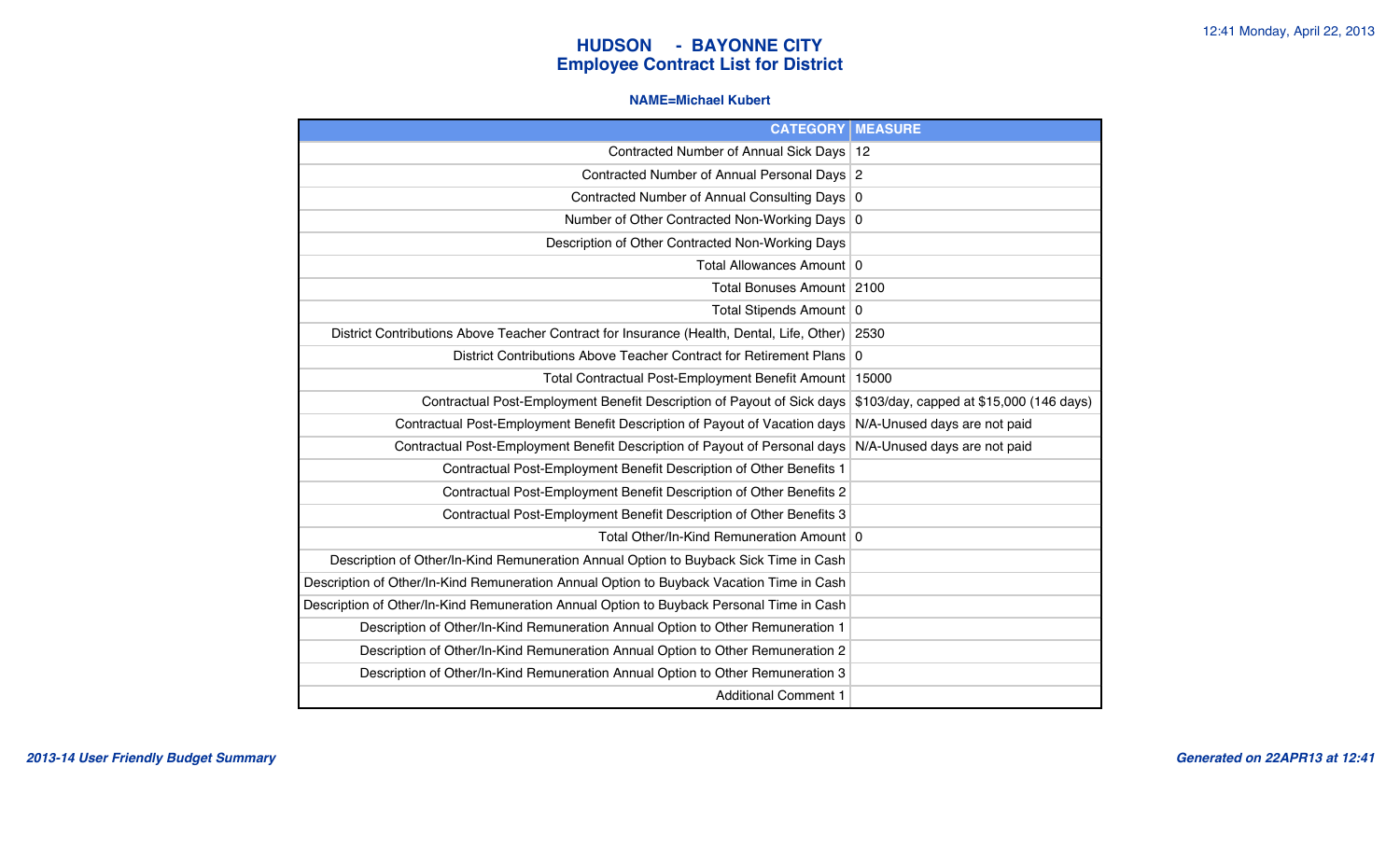#### **NAME=Michael Kubert**

| <b>CATEGORY   MEASURE</b>   |
|-----------------------------|
| Additional Comment 2        |
| <b>Additional Comment 3</b> |

#### **NAME=Patricia McGeehan**

| <b>CATEGORY   MEASURE</b>                        |                            |
|--------------------------------------------------|----------------------------|
|                                                  | Job Title   Superintendent |
| Job Title II                                     |                            |
| Base Annual Salary Amount \$177,500              |                            |
| Full-Time Equivalent (FTE)   1.0                 |                            |
| Shared with Another District? N                  |                            |
| <b>Shared County</b>                             |                            |
| <b>Shared District</b>                           |                            |
| Job Title Other District                         |                            |
| Member of Collective Bargaining Unit (CBU)? N    |                            |
| Beginning Date of Contract 07/01/12              |                            |
| End Date of Contract 06/30/15                    |                            |
| Contracted Number of Annual Work Days 260        |                            |
| Contracted Number of Annual Vacation Days 25     |                            |
| Contracted Number of Annual Sick Days 15         |                            |
| Contracted Number of Annual Personal Days 2      |                            |
| Contracted Number of Annual Consulting Days 0    |                            |
| Number of Other Contracted Non-Working Days 0    |                            |
| Description of Other Contracted Non-Working Days |                            |
| Total Allowances Amount   9960                   |                            |
| Total Bonuses Amount 0                           |                            |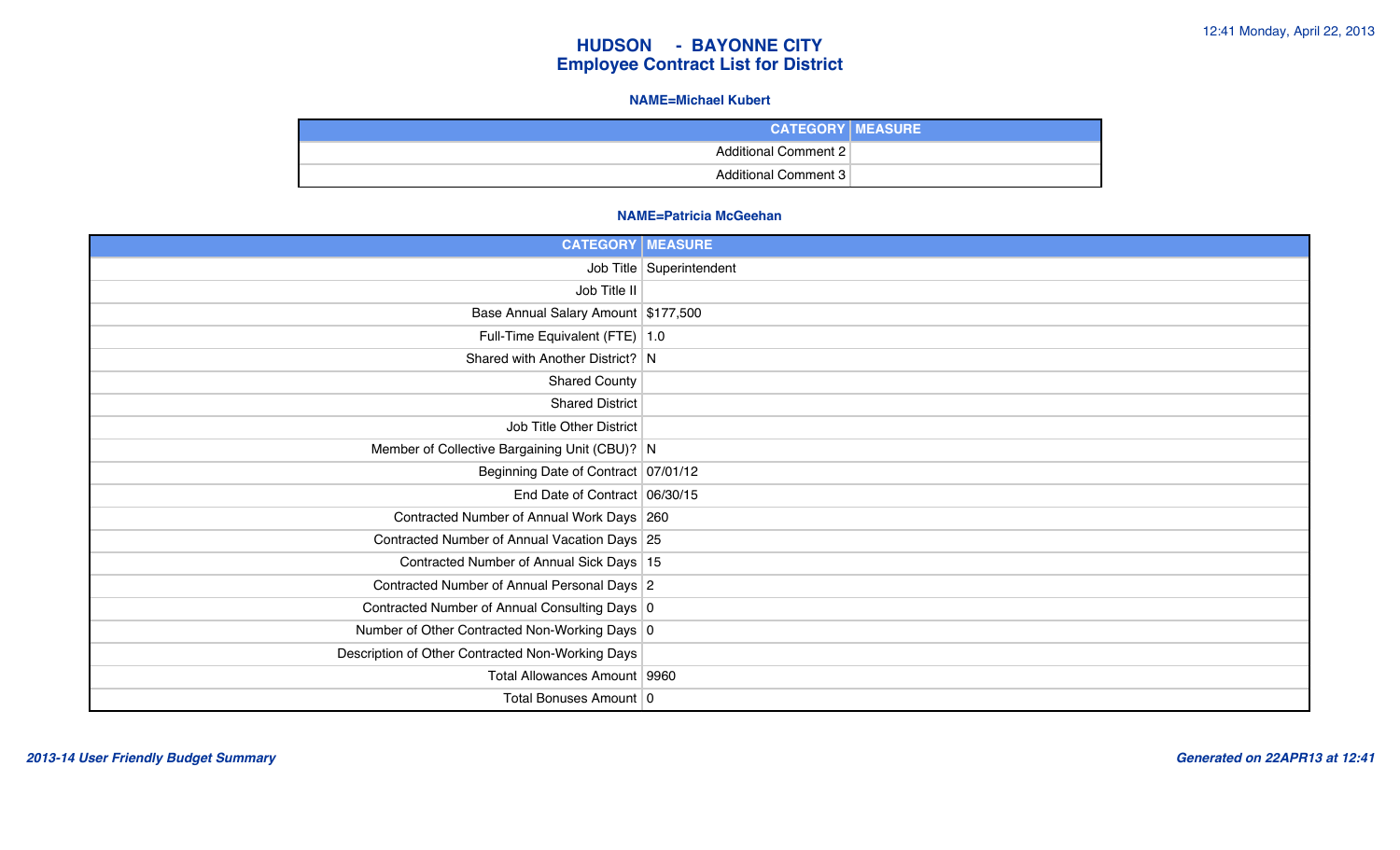#### **NAME=Patricia McGeehan**

| <b>CATEGORY   MEASURE</b>                                                                                                |                                                                                                                                                                                         |
|--------------------------------------------------------------------------------------------------------------------------|-----------------------------------------------------------------------------------------------------------------------------------------------------------------------------------------|
| Total Stipends Amount 26607                                                                                              |                                                                                                                                                                                         |
| District Contributions Above Teacher Contract for Insurance (Health, Dental, Life, Other)   0                            |                                                                                                                                                                                         |
| District Contributions Above Teacher Contract for Retirement Plans 0                                                     |                                                                                                                                                                                         |
| Total Contractual Post-Employment Benefit Amount 60009                                                                   |                                                                                                                                                                                         |
|                                                                                                                          | Contractual Post-Employment Benefit Description of Payout of Sick days 338d @ 6/8/07; 304 as admin, capped at \$15,245; 34 as Supt calc at 1/220 of then salary, calculated as \$29,062 |
| Contractual Post-Employment Benefit Description of Payout of Vacation days 23 unused FY13 days @ 1/260 of current salary |                                                                                                                                                                                         |
| Contractual Post-Employment Benefit Description of Payout of Personal days 0 unused FY13 days at 1/260 of current salary |                                                                                                                                                                                         |
| Contractual Post-Employment Benefit Description of Other Benefits 1                                                      |                                                                                                                                                                                         |
| Contractual Post-Employment Benefit Description of Other Benefits 2                                                      |                                                                                                                                                                                         |
| Contractual Post-Employment Benefit Description of Other Benefits 3                                                      |                                                                                                                                                                                         |
| Total Other/In-Kind Remuneration Amount   0                                                                              |                                                                                                                                                                                         |
| Description of Other/In-Kind Remuneration Annual Option to Buyback Sick Time in Cash                                     |                                                                                                                                                                                         |
| Description of Other/In-Kind Remuneration Annual Option to Buyback Vacation Time in Cash                                 |                                                                                                                                                                                         |
| Description of Other/In-Kind Remuneration Annual Option to Buyback Personal Time in Cash                                 |                                                                                                                                                                                         |
| Description of Other/In-Kind Remuneration Annual Option to Other Remuneration 1                                          |                                                                                                                                                                                         |
| Description of Other/In-Kind Remuneration Annual Option to Other Remuneration 2                                          |                                                                                                                                                                                         |
| Description of Other/In-Kind Remuneration Annual Option to Other Remuneration 3                                          |                                                                                                                                                                                         |
| <b>Additional Comment 1</b>                                                                                              |                                                                                                                                                                                         |
| <b>Additional Comment 2</b>                                                                                              |                                                                                                                                                                                         |
| <b>Additional Comment 3</b>                                                                                              |                                                                                                                                                                                         |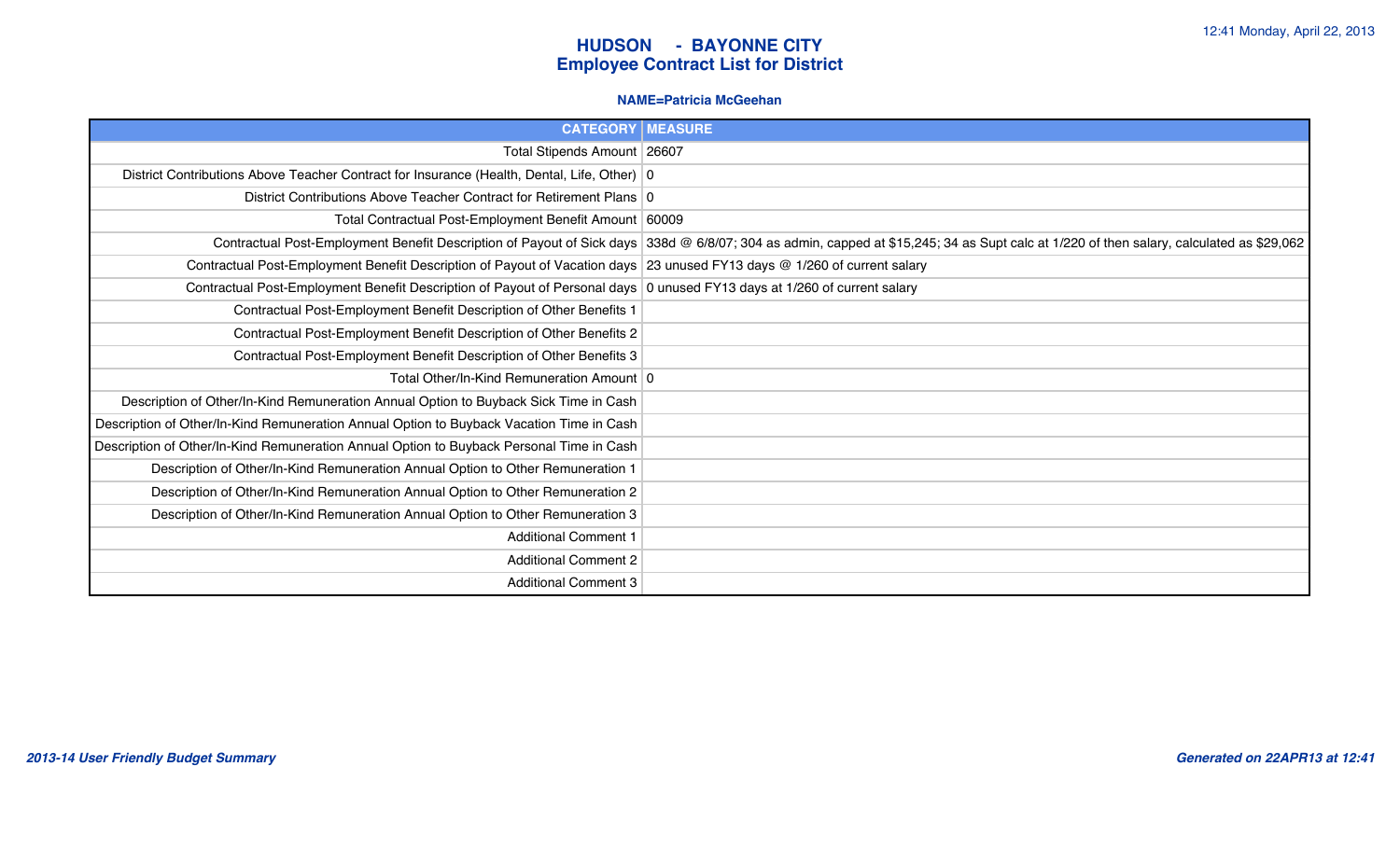### **NAME=Robert Craig**

| <b>CATEGORY   MEASURE</b>                                                                                                  |                                      |
|----------------------------------------------------------------------------------------------------------------------------|--------------------------------------|
|                                                                                                                            | Job Title   Assistant Superintendent |
|                                                                                                                            | Job Title II Personnel               |
| Base Annual Salary Amount \$160,934                                                                                        |                                      |
| Full-Time Equivalent (FTE) 1.0                                                                                             |                                      |
| Shared with Another District? N                                                                                            |                                      |
| <b>Shared County</b>                                                                                                       |                                      |
| <b>Shared District</b>                                                                                                     |                                      |
| Job Title Other District                                                                                                   |                                      |
| Member of Collective Bargaining Unit (CBU)? N                                                                              |                                      |
| Beginning Date of Contract 07/01/12                                                                                        |                                      |
| End Date of Contract 06/30/13                                                                                              |                                      |
| Contracted Number of Annual Work Days 260                                                                                  |                                      |
| Contracted Number of Annual Vacation Days 23                                                                               |                                      |
| Contracted Number of Annual Sick Days 12                                                                                   |                                      |
| Contracted Number of Annual Personal Days 2                                                                                |                                      |
| Contracted Number of Annual Consulting Days 0                                                                              |                                      |
| Number of Other Contracted Non-Working Days 0                                                                              |                                      |
| Description of Other Contracted Non-Working Days                                                                           |                                      |
| Total Allowances Amount 2824                                                                                               |                                      |
| Total Bonuses Amount   23840                                                                                               |                                      |
| Total Stipends Amount 0                                                                                                    |                                      |
| District Contributions Above Teacher Contract for Insurance (Health, Dental, Life, Other) 2530                             |                                      |
| District Contributions Above Teacher Contract for Retirement Plans 0                                                       |                                      |
| Total Contractual Post-Employment Benefit Amount 27907                                                                     |                                      |
| Contractual Post-Employment Benefit Description of Payout of Sick days As of 6/30/07: \$103/day, capped at 164 days        |                                      |
| Contractual Post-Employment Benefit Description of Payout of Vacation days 15.5 unused FY13 days @ 1/260 of current salary |                                      |

*2013-14 User Friendly Budget Summary Generated on 22APR13 at 12:41*